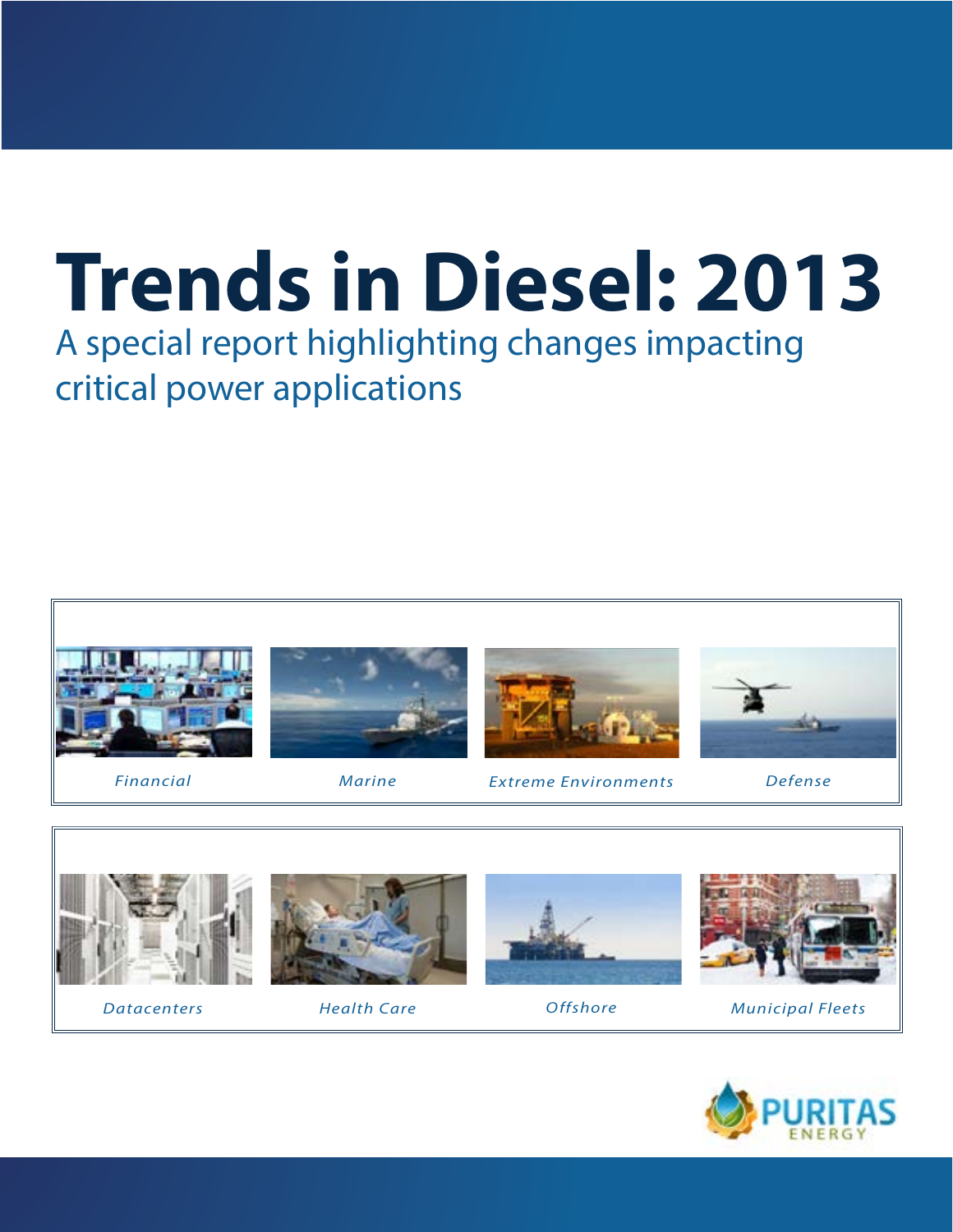

# **Acknowledgements**

 Puritas Energy Inc. would like to acknowledge the efforts of Peter Kerrin, the inventor of DieselPure<sup>™</sup> filters, for his guidance in preparing this document. Along with:

- The Society of Automotive Engineers (SAE)
- The Uptime Institute
- Stairs Diesel Systems (Halifax, NS)
- Franklin Group (New York)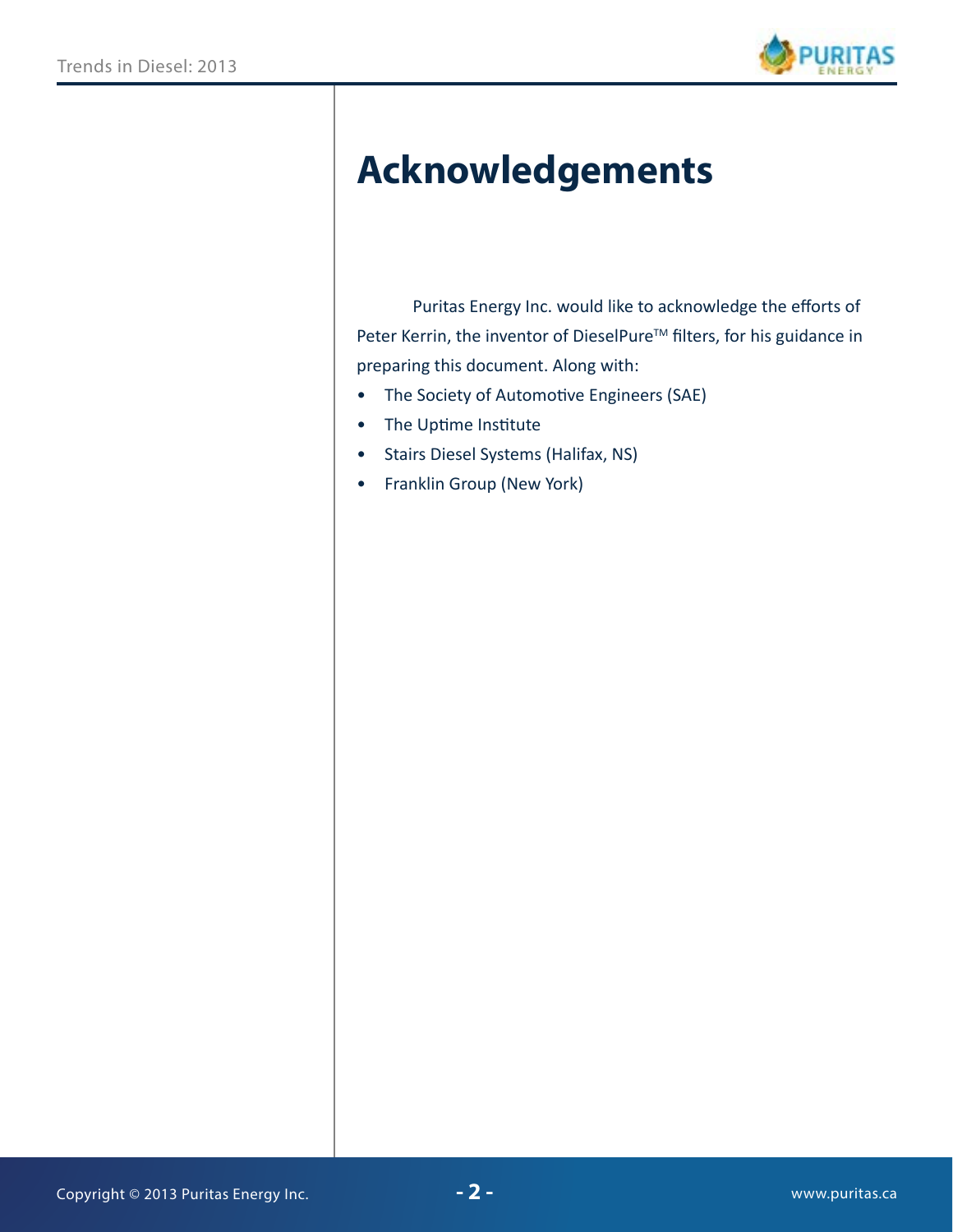

**1** Diesel in the European Union and North America has less sulphur content since the introduction of Ultra Low Sulphur Diesel (ULSD) in 2007. **Oil refiners include additives to compensate for changes in diesel following sulphur reductions.** 

**2** Diesel is being blended with Biodiesel in the EU (B5-B7), Canada (B2) and by region in the US. Mandated biodiesel content is averaged out annually. **Consumers may end up with ULSD with significantly greater biodiesel content than the percentage stated in the mandate based on geography and fuel supplier.** 

**3 Engines created after<br>
2007 are less tolerant<br>
water and particulate 2007 are less tolerant of water and particulate matter than pre-2007 engines.**  They have very high pressure fuel systems and strict tolerances in an effort to improve efficiency and reduce emissions. Water and particulate matter introduced has dire effects on engine functionality.

Biodiesel is considered additive to diesel function and certain additives are surfactants, Biodiesel is considered an additive to diesel fuel. **Biodiesel and certain** meaning **they increase diesels ability to absorb and hold onto water.** 

# **8 things you need to know about diesel**

to protect your critical power application

**5** Water materializes in diesel in 2 main forms: *freestanding water* where a layer of water settles out below the fuel; and *emulsified water* which are tiny micro-droplets suspended within fuel. **ULSD and biodiesel blends bond so thoroughly to water, that can emulsify. Traditional filters and centrifugal purifiers cannot separate it out, leaving considerable water content in the fuel, damaging the engine.**

**6 The fuel/water interface is a breeding ground for microbial growth;** leading to microbial contamination, aggressive corrosion and sediment buildup. The result is fuel degradation, reduced shelf life of fuel, blocking of filters and pipes, clogging of fuel nozzles, engine failure and in the worst case- total system failure; risking economic loss and reputational harm.

#### **Traditional filters cannot remove emulsified water**.

**7** Coalescing filters certified by the Society of Automotive Engineers can. SAE J1488:2010 is a test which determines the ability of a fuel/ water separator to separate emulsified water or finely dispersed water from fuel. It is currently the only recognized test that covers emulsified water and specifically targets fuels with a biodiesel component.

# **8 A comprehensive fuel management strategy must be**<br> **8 Evaluate the tank, piping and generator set up to highlightness consider the impact of likely site temperature employed to protect critical power investments.**

Evaluate the tank, piping and generator set up to highlight areas of weakness; consider the impact of likely site temperatures and humidity ranges. Ensure that your fuel management system includes:

i. Regular onsite and offsite testing.

ii. A fuel polishing system with coalescing filters proven to remove emulsified water, such as the DieselPure<sup>™</sup> filter, whereby the fuel and subsequently the tank is dried three times weekly, protecting investment and reputation.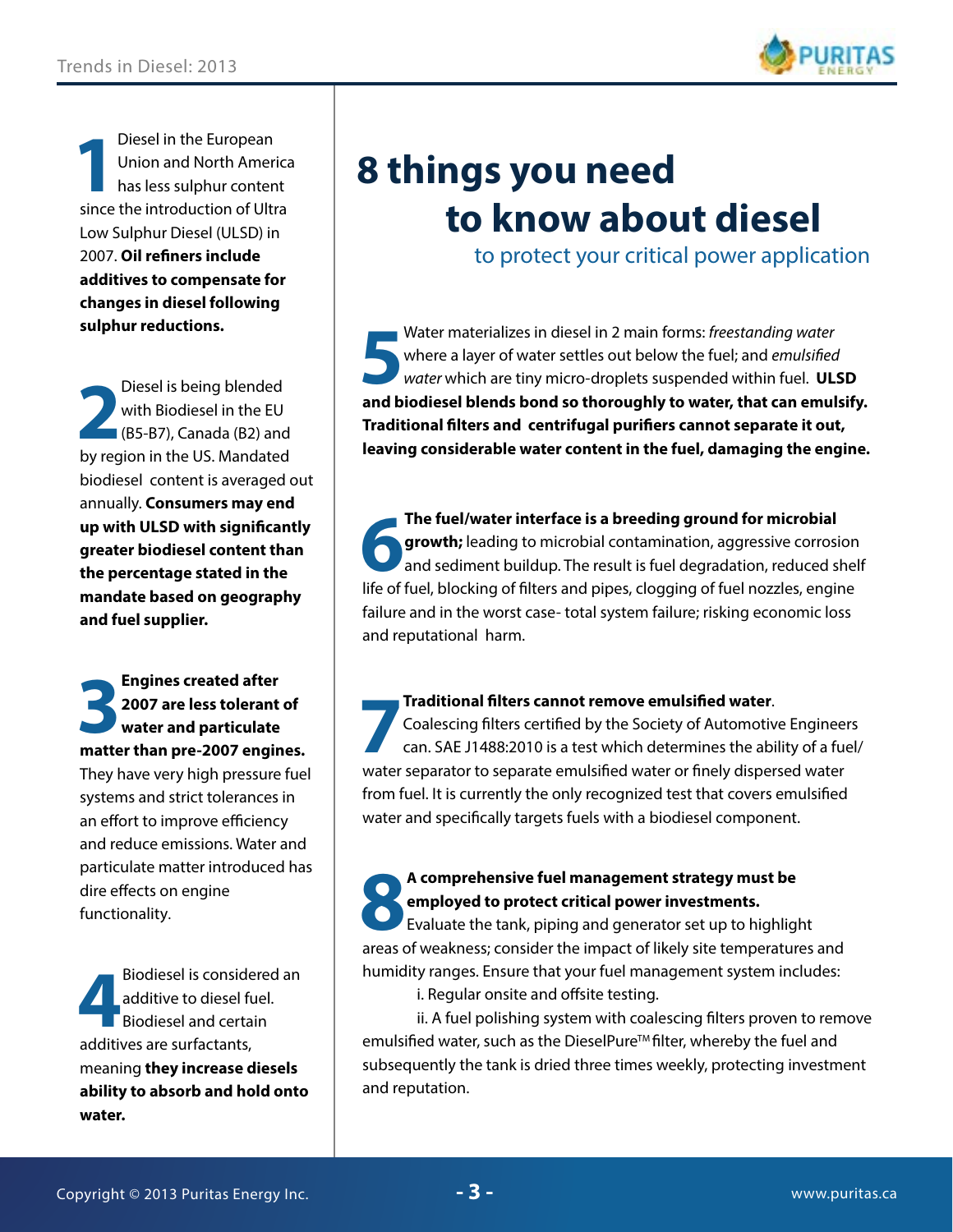

#### Diesel Today

Diesel fuel in use today absorbs more water, holds onto it more effectively and degrades faster than its predecessors.

Fuel degradation:

- Impacts any organization relying on diesel fuel for critical power
- Reduces the ability of fuel to perform
- Damages storage tanks and modern high pressure common rail diesel engines

If you rely on diesel for critical power- **you are at risk.**

# **Introduction**

This paper seeks to educate the reader in the subject area of diesel fuelled critical power applications. Firstly changes in fuel and engine design are described. The relentless and accelerated corrosion rates and stability issues seen in systems utilizing diesel in North America and the European Union (EU) are established (Bessee & Dante, 2012; Uptime Institute, 2010). Lastly, a comprehensive fuel management strategy is described.

Diesel is the most widely used fuel for back-up power supply; spanning all industries in all areas of the globe. The diesel back-up power supply market is currently valued at \$14Bn and is set to double in the next 10 years. As a result, diesel has been widely targeted in the battle against climate change. Diesel has been subject to rigorous mandated change over the past ten years as local, state/ provincial, and national governments strive to improve air quality, decrease greenhouse gas emissions and reduce reliance on fossil and imported fuels.

Mandates such as the reduction of sulphur and blending of biodiesel have changed the make-up of diesel fuel along with the design of diesel engines. These changes have all had a dramatic, if relatively hidden, effect on critical power applications. Most importantly, diesel today absorbs more water than it used to, leading to a significant degradation in performance and usability if improperly managed. This ultimately increases operational and reputational risk.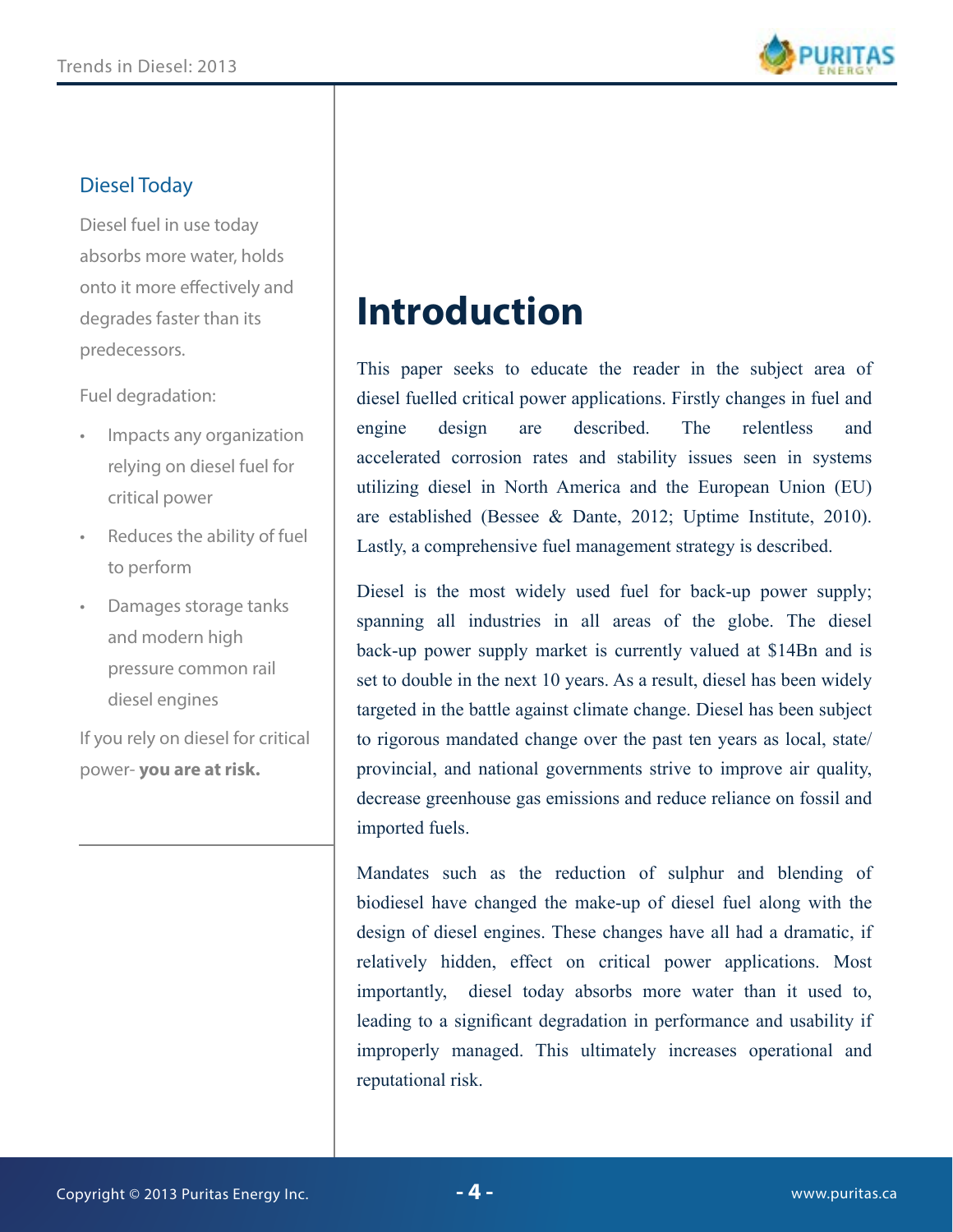

### Recent history of Diesel Fuel and Diesel Engines

#### Ultra Low Sulphur Diesel (ULSD)

In 1994, the European Union (EU) prohibited the use of diesel with sulphur limits greater than 2000 parts per million (ppm) for road transportation. Today, sulphur limits in the EU cannot exceed 10 ppm, with certain flexibilities applying for non-road transportation (Transport Policy, 2013). Though later to start, Canada and the US also mandated a dramatic reduction in sulphur content. By 2007, sulphur content in diesel was limited to 15 ppm for road transportation and 500 ppm for non-road transportation (Polaris Laboratories, 2008).

Ultra Low Sulphur Diesel (ULSD) improved air quality; however the fuel's functionality was compromised in many ways. In order to meet ULSD sulphur mandates of <15 ppm, diesel has to go through additional steps in the refining process. These additional steps can reduce fuel's lubricity. As a result of this change, in order to meet the lubricity and additional requirements for ASTM D975 (standard specification for diesel fuel oils), include additives in the fuel. Due to the complex refining supply and distribution chain, fuel testing at the point of use is recommended to ensure fuel is 'engine ready'.

Most fuel deliveries are added in bulk to existing tank supplies therefore fuel testing is required to really know what the composition of the fuel for its final user (Polaris Laboratories, 2008).

#### Biodiesel

As an additional measure to reduce the environmental burden of diesel, and to boost the burgeoning biofuel industry, the EU, Canada and certain states in the US began to mandate the blending of biodiesel with regular ULSD supplies. Diesel found in the EU has

#### Biodiesel Blends

ULSD blended with biodiesel is denoted with a B followed by the percentage of biodiesel:

- B2 2% biodiesel
- B5 5% biodiesel
- B20 20% biodiesel

Biodiesel blends increases the degradability of the fuel.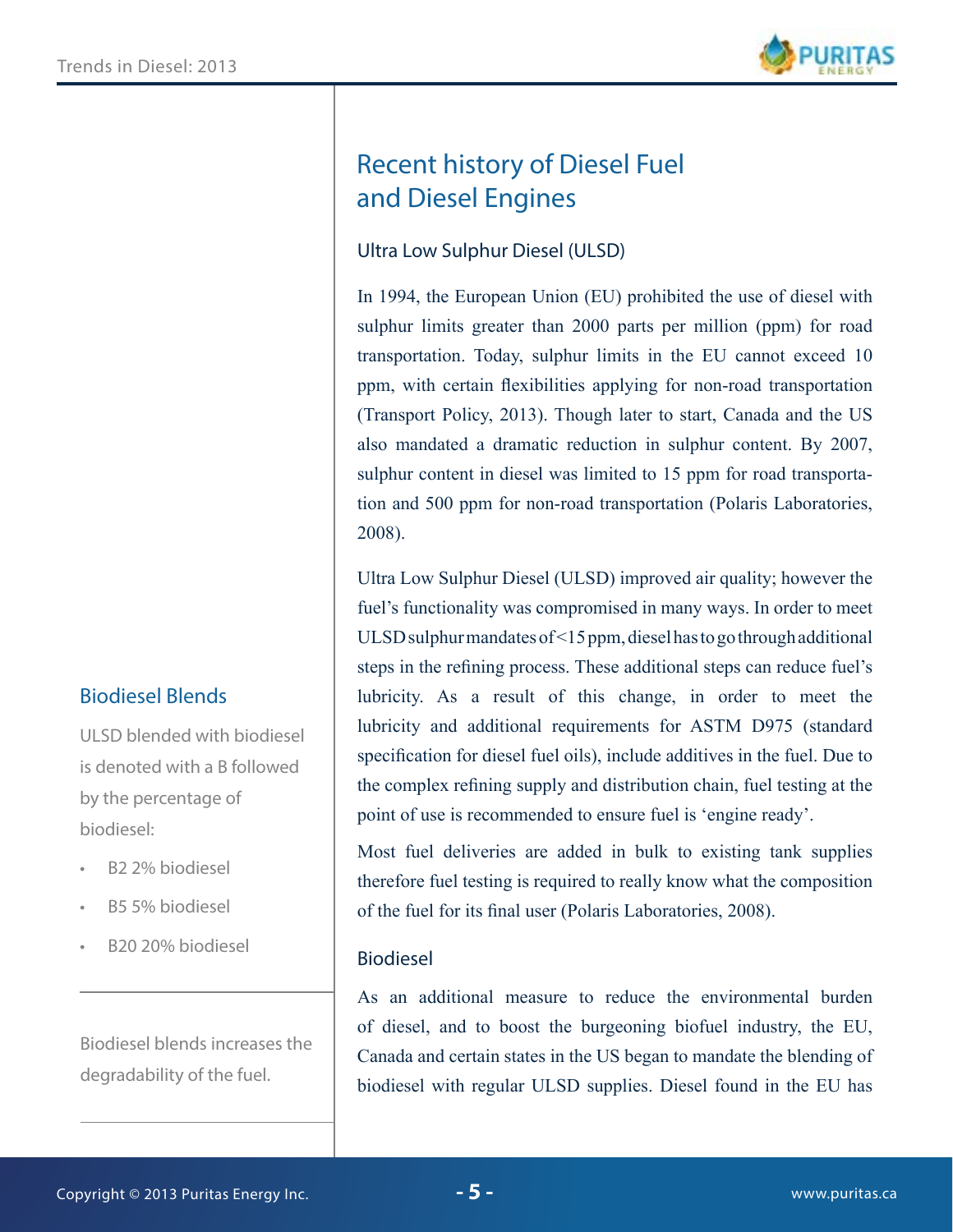

#### Biofuel in the US

The Federal government provides funding for cities and municipalities actively switching government operations to **B20.** New York City is going through such a switch.

Some municipalities and states offer incentives for biodiesel production, blending or consumption:

- Tax breaks
- Rebates
- Refunds and/or credits

As seen to the right, six states currently have biodiesel blending mandates.

Diesel found in the EU has an average content of 5-7%. Diesel in Canada is mandated to contain a blended average of B2.

an average content of 5-7%. Diesel in Canada contains a blended average of B2 (Wisner, 2013); meaning diesel found in Canada can dramatically exceed B2 in order to balance out any non biodiesel produced. B0 distributed at pumps. Six states in the US have biodiesel mandates and other have legislations in the works (Federal Register, 2013).



Biodiesel is produced from a wide variety of feedstock and is a clean burning fuel alternative to traditional petroleum-based diesel. Sources of feedstock are common vegetable oils (i.e. soybean oil, palm oil etc.), agricultural waste, animal fats and waste oils (i.e. used frying oil). Biodiesel acts as an excellent lubricant additive when blended in low levels to ULSD (Gerpen, Knothe, Krahl, 2010).

The introduction of ULSD changed the composition of diesel at the pumps, as did introducing biodiesel. In the article titled *Impact of biodiesel on biodeterioration of stored Brazilian oil*, researchers Bento et al. conclude that biodiesel increases the degradation of fuel,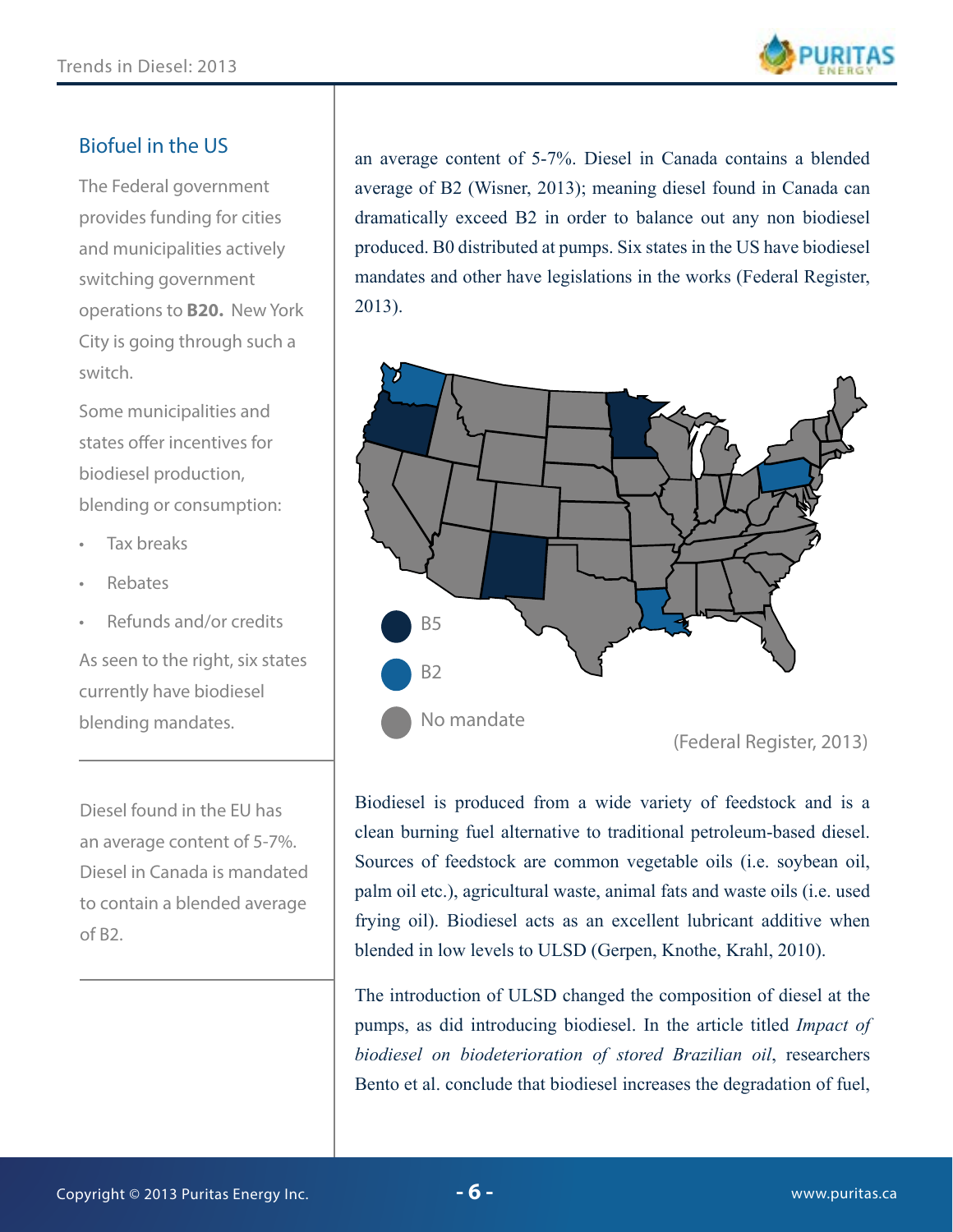

#### High Pressure Common Rail Systems (HPCR)

HPCR systems are built to extremely strict tolerances in order to meet emission requirements and reduce consumption.

Inorganic matter and water contamination can have catastrophic effects on newer components.

#### The Perfect Storm

Engines are increasingly intolerant to the introduction of water and particulate matter in their systems.

Less sulphur caused more additives to be included in fuel; additives make ULSD in 2013 absorb more water.

Without effective fuel management, the diesel engine's ability to provide prime or emergency power in critical applications is compromised.

stating: "the results are relevant for the resolution of the decade-long debate on the increase in diesel biodegradability due to the addition of biodiesel" (2010). Biodiesel and subsequently biodiesel blends absorb water more tenaciously, fostering microbial contamination and accelerating engine corrosion.

#### Engine Changes

Another recent change in critical power generation is the diesel engine itself. In the drive to greater efficiency and emission reductions, diesel engine manufacturers have increased the working pressures during fuel injection, compression and combustion. Ten years ago fuel was typically injected into a cylinder at around 3000psi. Today's more efficient common rail, high pressure injection systems work up to 36,000psi, an increase of more than ten times.

### Diesel Sulfur Content for Road Transport Vehicles and Diesel Engine Injector Pressure



High Pressure Common Rail (HPCR) systems are built to extremely strict tolerances in order to meet emission requirements and reduce consumption. Injector tips are now measured in microns rather than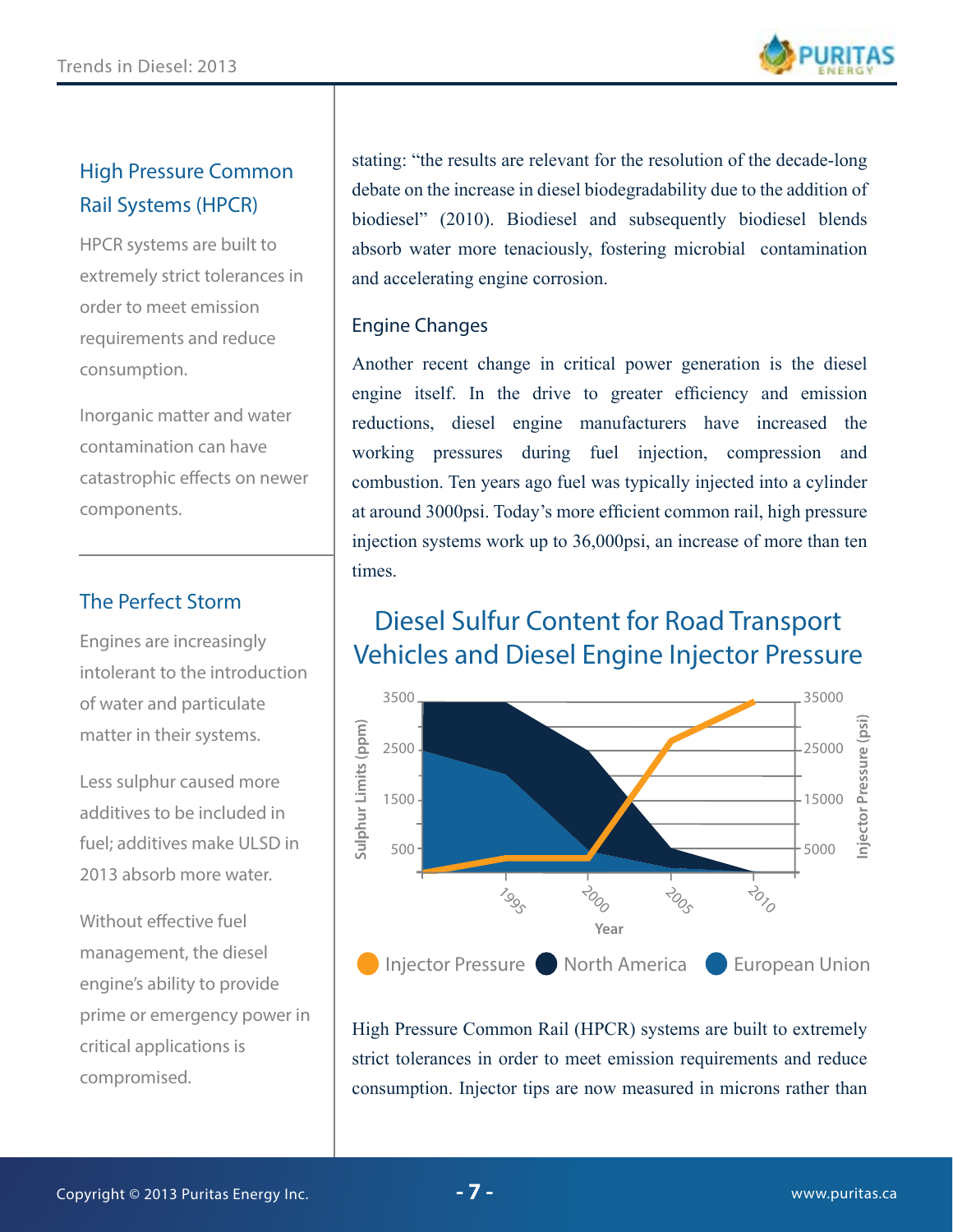



#### Interfacial Tension (IFT)

The degree of the ability of two non-gaseous molecules to repel each other. Such as the degree to which fuel and water repelling each other at the fuel/water interface.

millimeters. Control valve operating clearances of only 1-3  $\mu$ m.

Engine manufacturers recognize that fuel cleanliness significantly impacts overall engine performance. Today's injectors are less tolerant to particles coupled with such that particles go through the system at incredibly high pressures i.e. water, micro-organisms, wax, asphaltines, dirt sediment and rust (Polaris Laboratories, 2008). Symptoms of highly pressurized water and organic contamination in fuel include: cavitation damage to injectors, cylinder lining damage, injector pump issues and internal corrosion.

# **Water in Fuel**

### Forms of water found in diesel

If you pour water into oil, the separation between the fluids is usually very distinct and visible at the fuel-water interface (**2**). Fuel forms a top layer, or phase (**1** ); water aggregates into a separate bottom phase known as freestanding water. However, as stated by Polaris Laboratories, "Contrary to the cliché that 'oil and water don't mix,' most oils, at some level of water contamination, will mix, or emulsify." Water forms small droplets by a shearing action which are held in a stable-state colloidal suspension, or emulsion (Troyer, 2001). Image **4** is fuel which has been sealed, while image **5** has been left in direct contact with air. Note how the fuel depicted in image **5** has a hazy appearance as a result of emulsification; it has absorbed moisture from the external environment with which it bonded so tightly, an emulsification occurred.

Bacteria, fungi and mould, is likely due to the presence of water in fuel (Polaris Laboratories, 2010), it creates an environment where these harmful contaminants can proliferate, accelerating corrosion.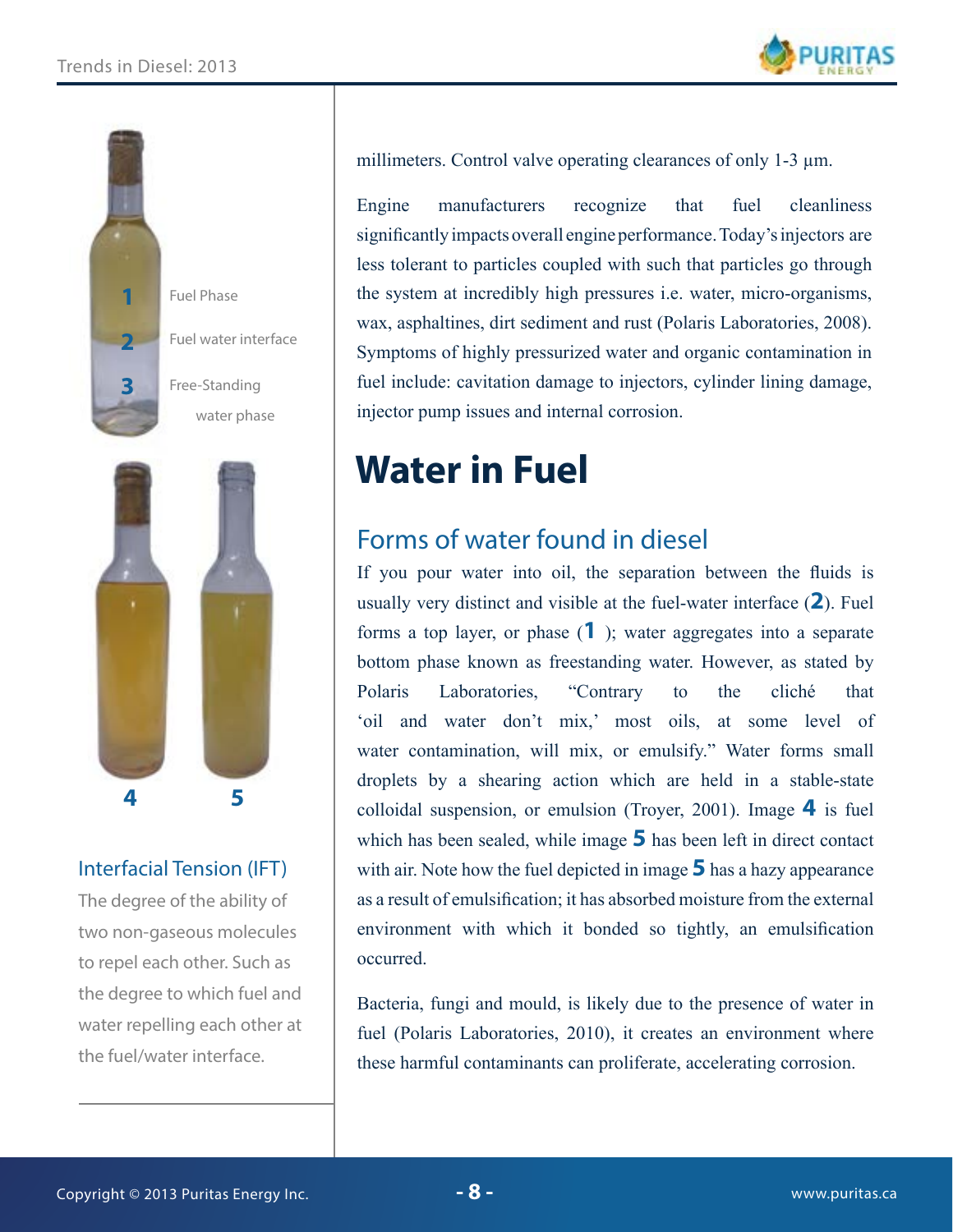

#### How water enters fuel

Water enters diesel during production, distribution and storage. As low as 0.5% volume of water in the dispensing line can result in a phase separation, leading to severe corrosion and blend of fuel which will not meet necessary specifications (Bessee & Dante, 2012). There are many factors that affect fuel's propensity to absorb water. The composition of the fuel is a critical factor along with temperature, types of additives included in fuel along with the quality of such additives, and a fuel's interfacial tension.

**Temperature** plays a huge role in fuels ability to absorb water and the form of water that results. Freestanding water availability typically increases as fuel cools. Emulsified water settles out as freestanding water once there is a drop in temperature (Troyer, 2001). Depending on location, tank temperatures typically cool in the evening and condensation occurs. Condensation drips down tank walls and can fall through the fuel and add to the free standing layer, water is also readily absorbed as emulsified water depending upon various factors mentioned in this section.

Fuel is usually warm when initially shipped from refineries at the maximum temperature allowed. Whist traveling to storage and depots and during transfer into storage tanks, the product cools and water separates in the same way previously described (Troyer, 2001). Fuel containing 0.1% of water generally will pass ASTM fuel standards and can be transported, however, just because fuel meets this standard does not mean it is free from associated risks (Troyer, 2001).

**Interfacial Tension (IFT)** refers to the degree of the ability of fuel and water to repel each other at the fuel/water interface. When IFT is lowered, water is able to break into smaller droplets and cling on more tightly to fuel. Lowering a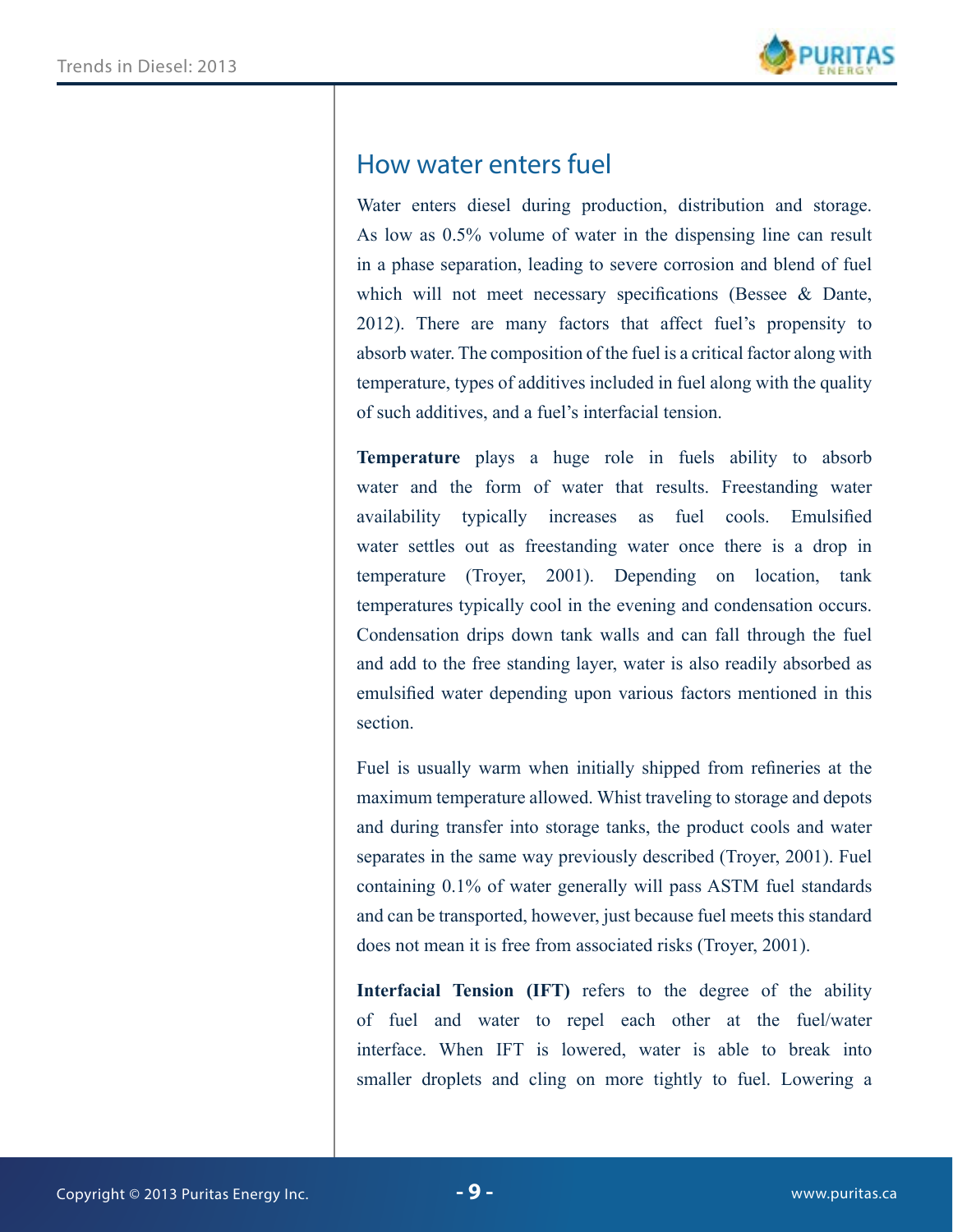

#### **Surfactants**

Molecules whose characteristics form strong bonds in both fuel and water. Lubricants added to diesel when ULSD was introduced are surfactants. They bond with water when they are found in fuel.

Generally, the more surfactants found in diesel, the greater the ability of water to pass through the water/fuel interface and exist in an emulsified state.

#### IFT Timeline

| Pre 2007  | 36-40 IFT |
|-----------|-----------|
| 2007 ULSD | 18-24 IFT |
| B5        | 14-20 IFT |

fuel's IFT means that it has a decreased ability to repel water at the fuel/water interface. Water therefore has a greater ability to pass through the fuel/water interface, leading to an emulsion. Emulsions form easily when the IFT between the oil and water falls below 25 dynes/cm, or when certain additives or contaminants are present that hold the water in suspension (Troyer, 2001). The IFT of fuel today has progressively reduced because of changes in fuel in recent years.

**Surfactants** are molecules whose characteristics form strong bonds in both fuel and water. Surfactants affect fuel's IFT, water droplet size and emulsion stability. Like dish soap and other detergents, surfactants reduce the IFT of the fuel, allowing it to absorb more water

**Additives** can change interfacial tension (IFT), surface tension and emulsion stability, affecting the ability of fuel to absorb water and/or hold onto it in an emulsified form. Some corrosion inhibitors/ lubricity improvers added to fuel particularly after sulphur levels were reduced, are shown to have adverse impacts on water removal performance (Bessee, 2008). Some icing inhibitors are also proven to affect fuel/water separation. These additives act as surfactants, enhancing the ability of water to pass through the the surface of oil. Such surfactants also stabilize water in the fuel (Bessee et al., 2006).

**Biodiesel** has a relatively unstable IFT, with values varying depending on temperature, length of storage, percentage of biodiesel include in diesel, feedstock or source of fuel (i.e. type of vegetation, used cooking oil, animal by-product etc) and even when the feedstock is harvested. One thing for certain is that biodiesel and biodiesel blends are very hygroscopic and are effective surfactants, absorbing more water than petro-diesel or ULSD and bonding with fuels so strongly (Bento et al., 2010; Bento et al., 2013) that traditional filters are ineffective.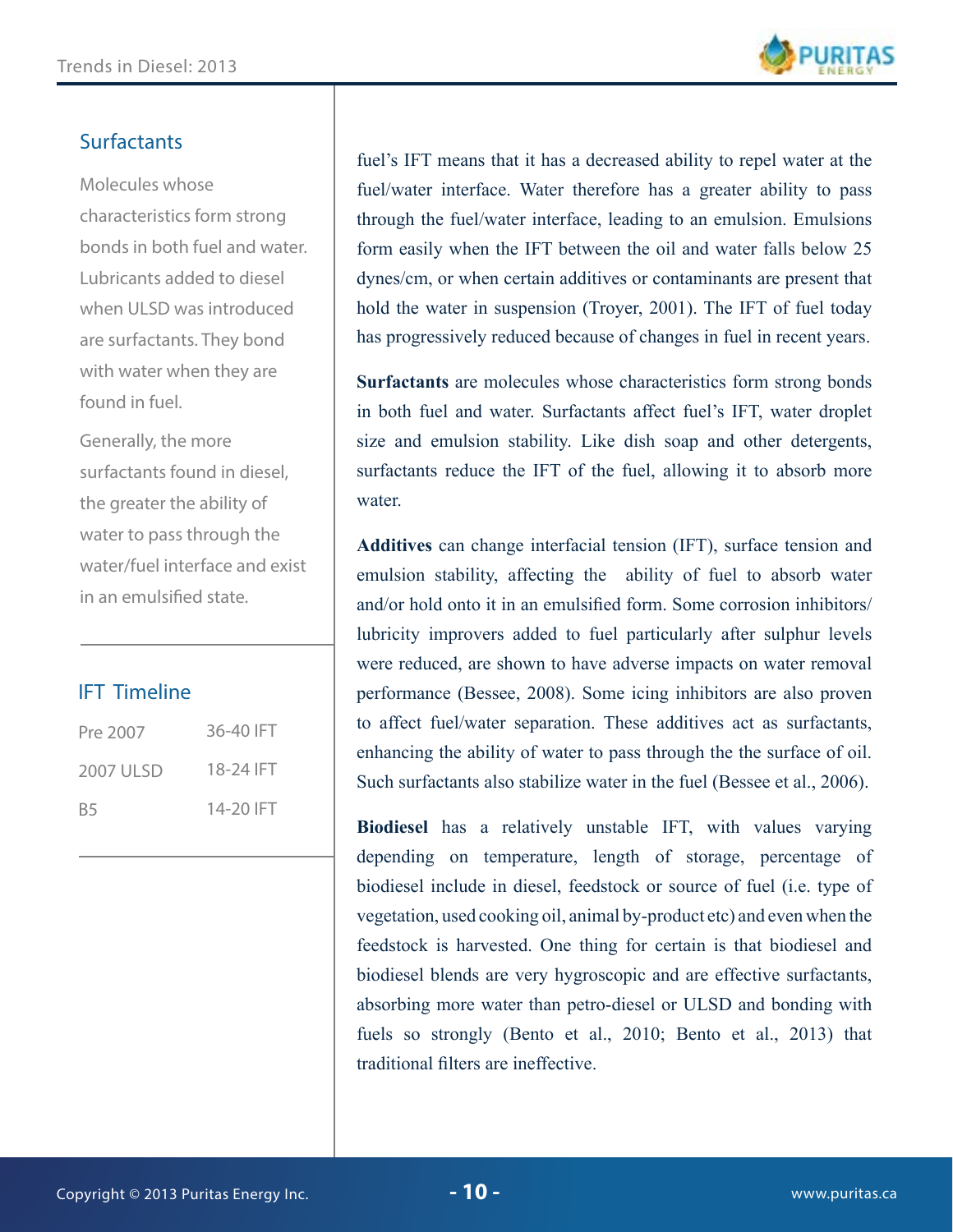

### Emulsified Water

All water contamination has harmful effects on fuel quality, microbial contamination and system functioning, however emulsified water is believed to be the most dangerous (Troyer, 2001) the reason being the level of difficulty to remove it. The extraction of freestanding water is relatively straightforward and can be done by running the fuel through a centrifuge or by using traditional absorbent filters that are in widespread use today. Conversely, emulsified water disperses itself so thoroughly in the fuel that traditional filters cannot separate it out. Emulsified water in oil leads to lubrication starvation, sludge formation, corrosive wear and eventually, failure (Polaris Laboratories, 2008). A comprehensive fuel management strategy utilizing coalescing filters proven to remove emulsified water is the only way to effectively remove emulsified water.

### Risks associated with water contamination

#### Microbial Contamination

Air-borne contaminants can be introduced alongside water vapor through breathing vents as part of the diurnal cycle of heating and cooling within the tank (Bento et al., 2010). Microbial contaminants are detrimental to engine functioning in them selves as contaminants can clog HPCR systems. The environment fuel finds itself in has a certain physiochemistry which determines the ability of microbes to exist within it (Passman, 2003). Microbiologically influenced corrosion (MIC) in storage tanks occurs when the environment in the tank changes accelerating the amount of corrosion caused by microbial contamination. A droplet of water with a diameter of 1.0 mm is able to host millions of bacteria. Microbes can exist in the absence of freestanding water (Passman, 2003) since water occurs in both vapor and emulsified form.

#### Effects of water contamination and related problems to fuel and engines

- Increased microbial contamination in fuel storage tanks
- Fuel degradation and reduced shelf life
- **Blocking of filters**
- Clogging of fuel nozzles
- Blocking of pipelines
- Corrosion of the tanks
- System failure
- Downtime and reputational risk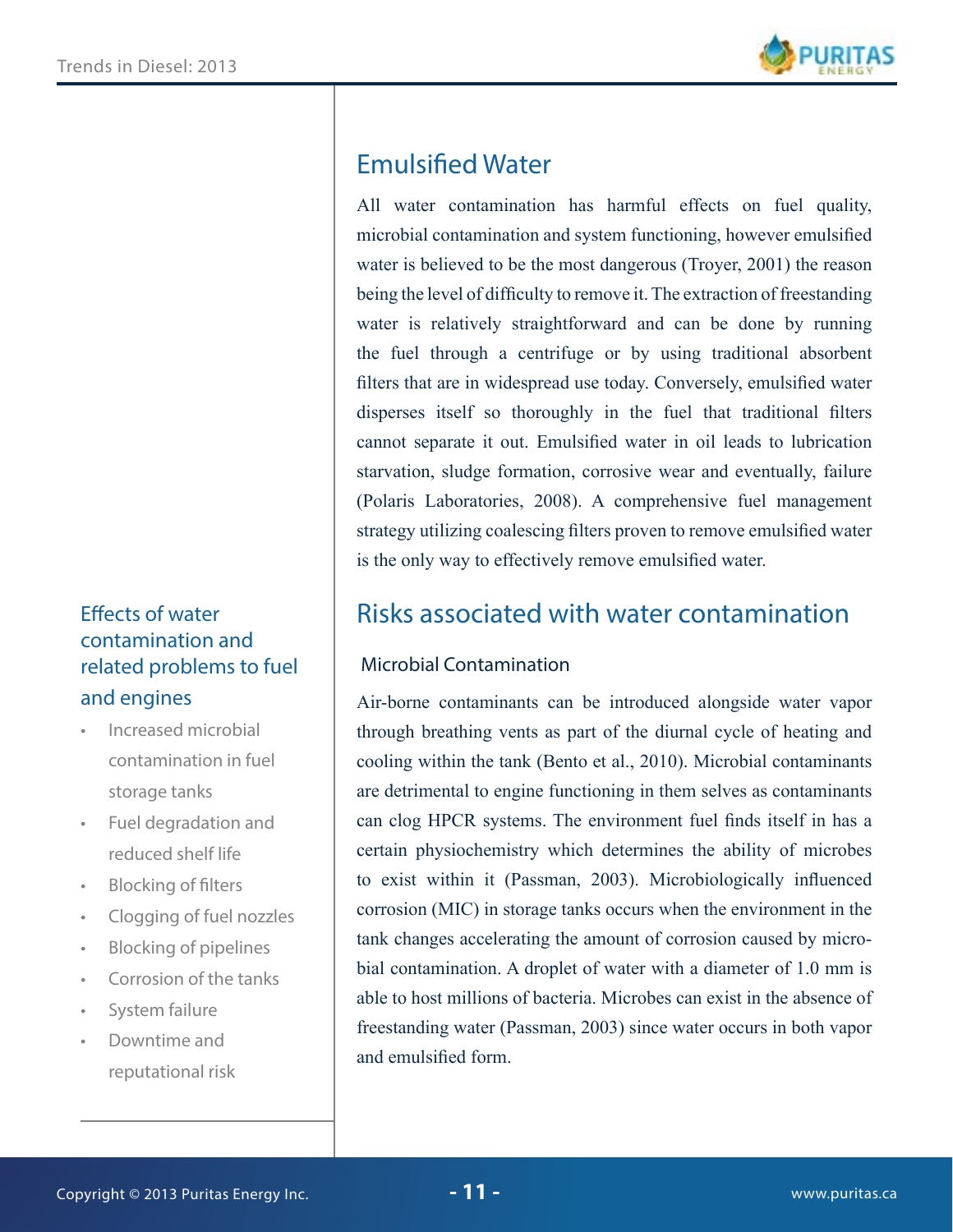

#### In the Tank

ULSD and bio-blends absorb large amounts of water during storage after production and in transit.

Water falls through the diesel and settles as freestanding water at the tank base, or emulsifies into the water from this layer due to the lower Interfacial Tension of modern diesel.



In tanks found with MIC observed by the Battelle Institute in their 2012 investigation of the widespread corrosion of storage tanks, a significantly large concentration of corrosive agents, acetic and/or ethanoic acid accumulates at the fuel/water interface and can lead to the formation of sediment, or bottom sludge (Battelle, 2012; Bento et al. 2010). Acid attacks the sides and bottom of the storage tank and any other service components in this region (piping, valves, pumps, sensors etc) impacting serviceable life. The matted layer of sediment build-up and acid further perpetuates MIC, by becoming a breeding ground for other microbial forms. Sediment blocks filters and impacts the burning efficiency of the fuel (Battelle, 2012). These findings are a major concern for the hundreds of thousands of organizations whose services, customers and reputations depend upon critical power availability.

#### Traditional treatment methods of microbial contamination

The typical way to deal with microbial contamination is to treat the fuel with biocide. In a recent study monitoring the efficacy of antimicrobial products during 60 days of storage simulation of diesel and biodiesel blends, Bento et al., conclude that in a B5 storage tank with a layer of free-standing water, the effectiveness of biocide is reduced and suggests that systems be drained of water before any treatment with an antimicrobial agent (2013). This reinforces the need for a fuel management strategy which maintains fuel in a dry state.

While considering the adverse effect of water on biocide effectiveness, it is important to state that biocides do indeed kill active microbes. However this adds to the issue of sediment and matting as the dead microbes settle in the tank. All this points to a fuel polishing system which removes water, circulates fuel AND cleans the tank by filtering out sediment and debris. Diesel can no longer be forgotten about until the day it is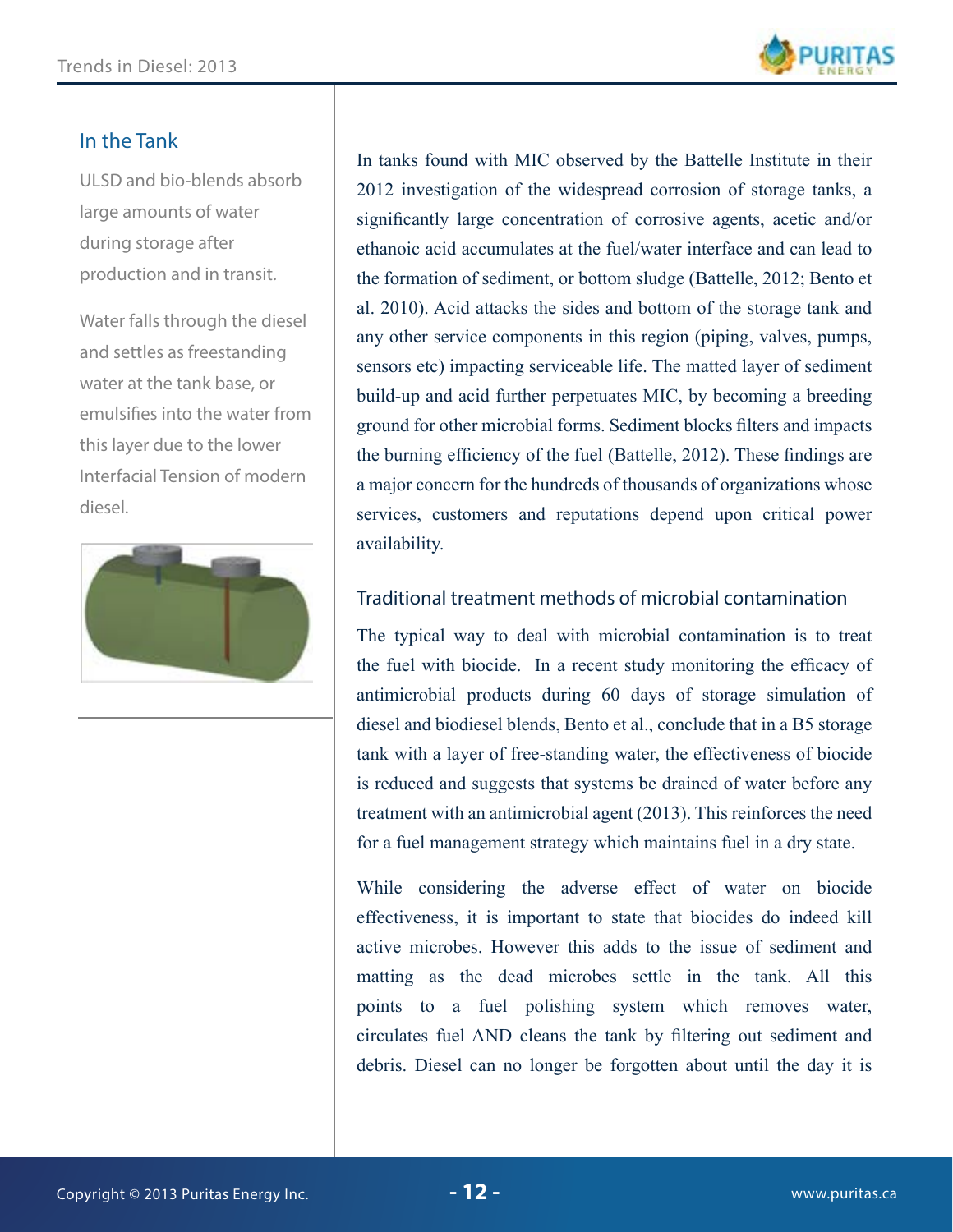#### In the Tank

Stored water generates microbial growth. The result is a mix of matting, sludge, slime, organic acids and sulphides flourishing within the tank.

The base of the tank is a toxic mix of water, acid and organic sediment. The acid attacks the inside of the tank, the water accelerates corrosion and the free oxygen in the water oxidizes the fuel reducing its burning efficiency.



needed. Reliance on diesel for critical power demands a well formulated fuel management strategy. Regular testing, offline filtration and fuel polishing ensures that fuel stocks are engine ready and more importantly, emergency ready.

#### Operational Risk Factors

Whether an organization is responsible for critical power in a data centre, hospital, bank, remote location or other critical service; exposure to risk is unvaryingly present. Operational uptime is vital and every effort is made to minimize risk in all areas of business. The changes in diesel and engine design have not been highlighted in the news. Operating procedures have typically not been updated and fuel management codes have not kept up. Many of these issues have long been recognized but the industry response has been slow.

Basing a fuel management strategy on dated intelligence, out of date standards and traditional technology risks severe downtime, loss of revenue and even loss of life. Companies that simply keep to existing codes risk system degradation, fuel and equipment failure and, more importantly, system or fleet downtime due to circumstances not addressed in standards and codes. All of these issues are significant risks that should be the concern of the boardroom and senior management team of any organization that relies on diesel fuel for prime or back-up power.

An increase in extreme weather events is changing the way critical infrastructure components are designed and located. Power systems failed across the board following Hurricane Sandy in 2012. Huge numbers of banks, data centers, heathcare facilities and other critical infrastructure failed completely with backup power plants not transferring, or running for a few hours before stopping unexpectedly. Many of these failures have since been attributed to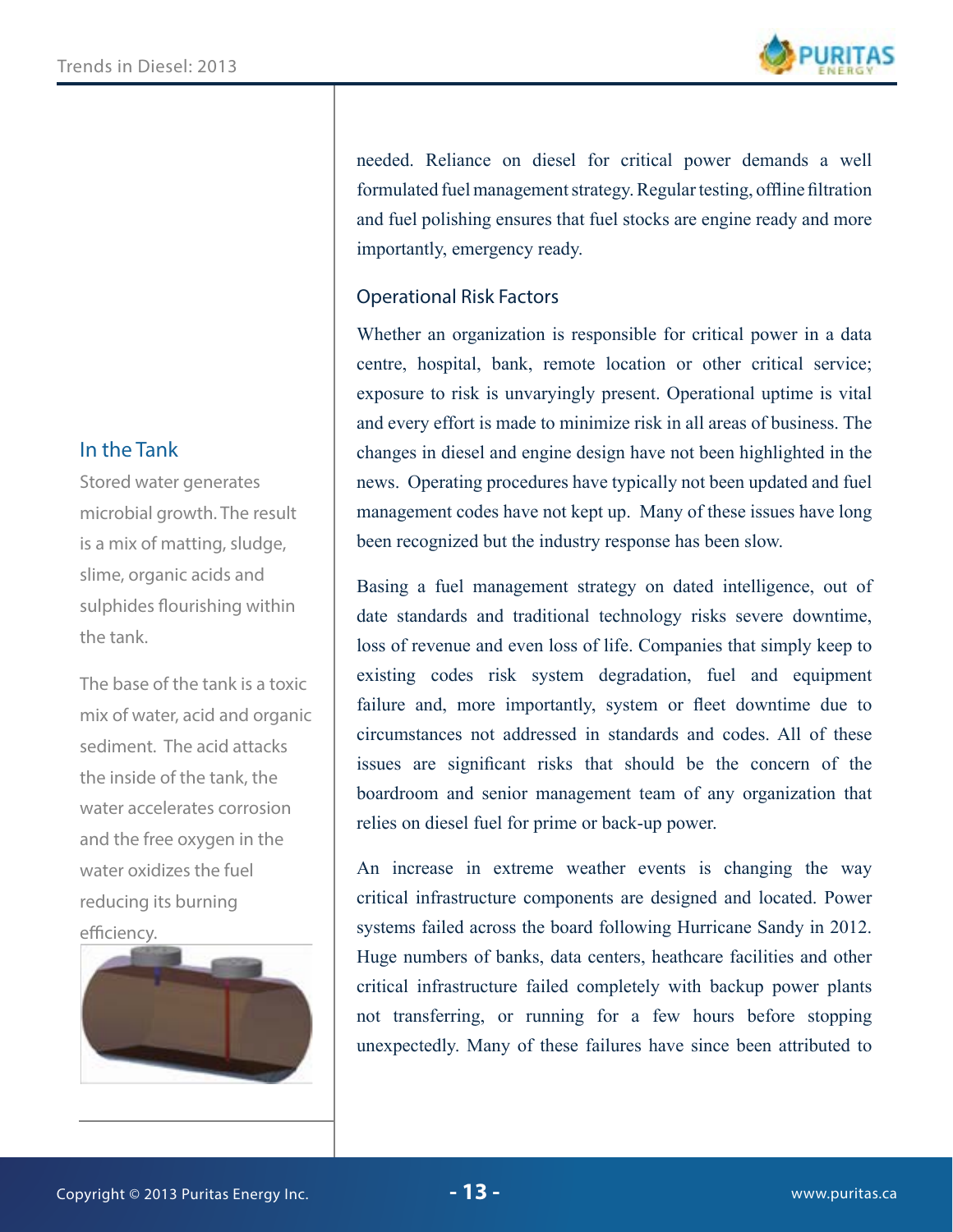

#### Uptime Institute

"*The addition of the biodiesel component to enginegenerator fuels stocks has been reported …the issues include accumulations of water, accelerated growth of biological organisms, and increased contamination in fuel storage tanks.* **Any of these issues put at risk a data center's capability to meet continuous availability requirements"**  (Uptime Institute, 2010).

*"The shelf life of all fuels, particularly diesel fuels, is significantly dependent on: environmental conditions (temperature and humidity) that the fuel is exposed to; the ability to "polish" the fuel: remove water, biological organisms, and other contaminants once the fuel has been placed in storage tanks…"* 

(Uptime Institute, 2010)

poor fuel quality, which in reality means poor fuel management practices were in place.

### Cost of Critical Power Failure

| Industry                                             | <b>Impact of Failure</b>                                  | Up to \$000 000's/hour | Reputation | Liability/injury/death | Environmental damage | Increased maintenance | Staff safety compromised |
|------------------------------------------------------|-----------------------------------------------------------|------------------------|------------|------------------------|----------------------|-----------------------|--------------------------|
| <b>Datacenter</b>                                    | Failure to meet continuous<br>availability requirements   | $\times$               | X          |                        |                      | $\chi$                |                          |
| Financial<br>operations                              | Traders down, building<br>evacuations, doors closed       | $\chi$                 | X          |                        |                      | X                     |                          |
| <b>Military</b>                                      | Remote & prime power<br>unavailable                       | X                      | X          | $\chi$                 |                      | X                     | $\overline{X}$           |
| <b>Marine</b>                                        | Single point of failure for<br>power onboard              | X                      | X          | $\chi$                 | X                    | X                     | $\overline{X}$           |
| Food<br>distribution                                 | Frozen food storage,<br>loss of stock                     | $\overline{X}$         | $\chi$     |                        | $\chi$               | X                     |                          |
| Mining                                               | Trucks/escavators down                                    | X                      | $\chi$     | X                      |                      | X                     |                          |
| 911 call<br>centre/<br>Hospital                      | Evacuation, failure to<br>provide life saving<br>services | X                      | X          | X                      |                      | X                     |                          |
| <b>Mass Transit</b>                                  | Bus/train downtime and<br>disruption to passengers        | X                      | X          | $\chi$                 |                      | X                     | X                        |
| Casino/<br>resort<br>operations                      | Floor downtime, customer<br>disatisfaction                | $\chi$                 | X          |                        |                      | X                     |                          |
| Navigation<br>Aids/<br><b>Air Traffic</b><br>Control | Loss of situational control,<br>security and safety risks | X                      | Χ          | X                      | X                    | X                     | Χ                        |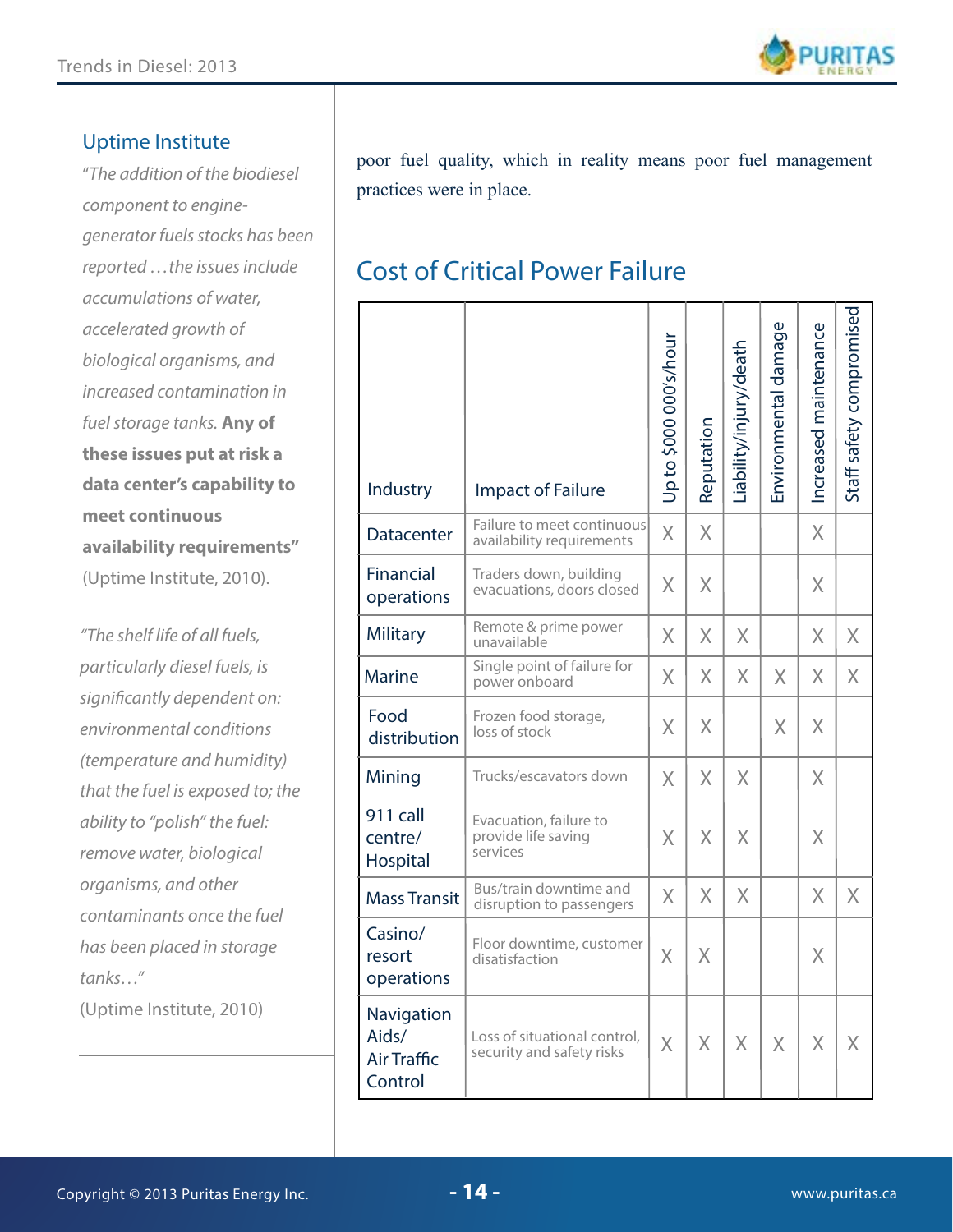#### Most filtration methods cannot remove emulsified water

Coalescing filters proven to remove emulsified water can. **Coalescing filters** work by coalescing finely divided liquid droplets (i.e emulsified water in fuel) into removable masses. Coalescing filters should be part of a comprehensive fuel management strategy.

SAE J1488-2010 is the only recognized fuel/water separator test covering emulsified water which specifically targets fuels with a biodiesel component.

## Filtration Methods

#### Absorbent filters

Absorbent filters can range from a cellulose based filter (kitchen paper towel), to a covalent super absorbent polymer filters, the same compounds as used in commercial baby diaper production. They are highly efficient at removing freestanding water, until they reach capacity, which happens more quickly in more hygroscopic fuels. As a result, filter replacement cycles increase with new diesel and even more with bio-blend. **Neither cellulosic nor covalent polymers can deal with emulsified water.** 

#### Fuel Centrifuges

Fuel Centrifuges, as used on board ships, spin the fuel to remove sediment and water droplets. Centrifuges work on the basis of separation by density variations, and are very effective at this. However they can be expensive pieces of equipment and can be costly to maintain. Several recent multiple engine failures on new ships suggest that centrifuges struggle to remove emulsified water.

#### Coalescing filters

Coalescing filters are devices that are divided into multiple stages. They work by coalescing finely divided liquid droplets (i.e. water in fuel) into removable masses (Gunston, 2004). A comprehensive fuel management strategy with coalescing filters proven to remove emulsified water is the only way to prevent the threat of emulsified water from entering the engine and degrading fuel. SAE J1488:2010 is still the only recognized test that specifically targets biodiesel blends and addresses a fuel/water separators ability to remove emulsified water.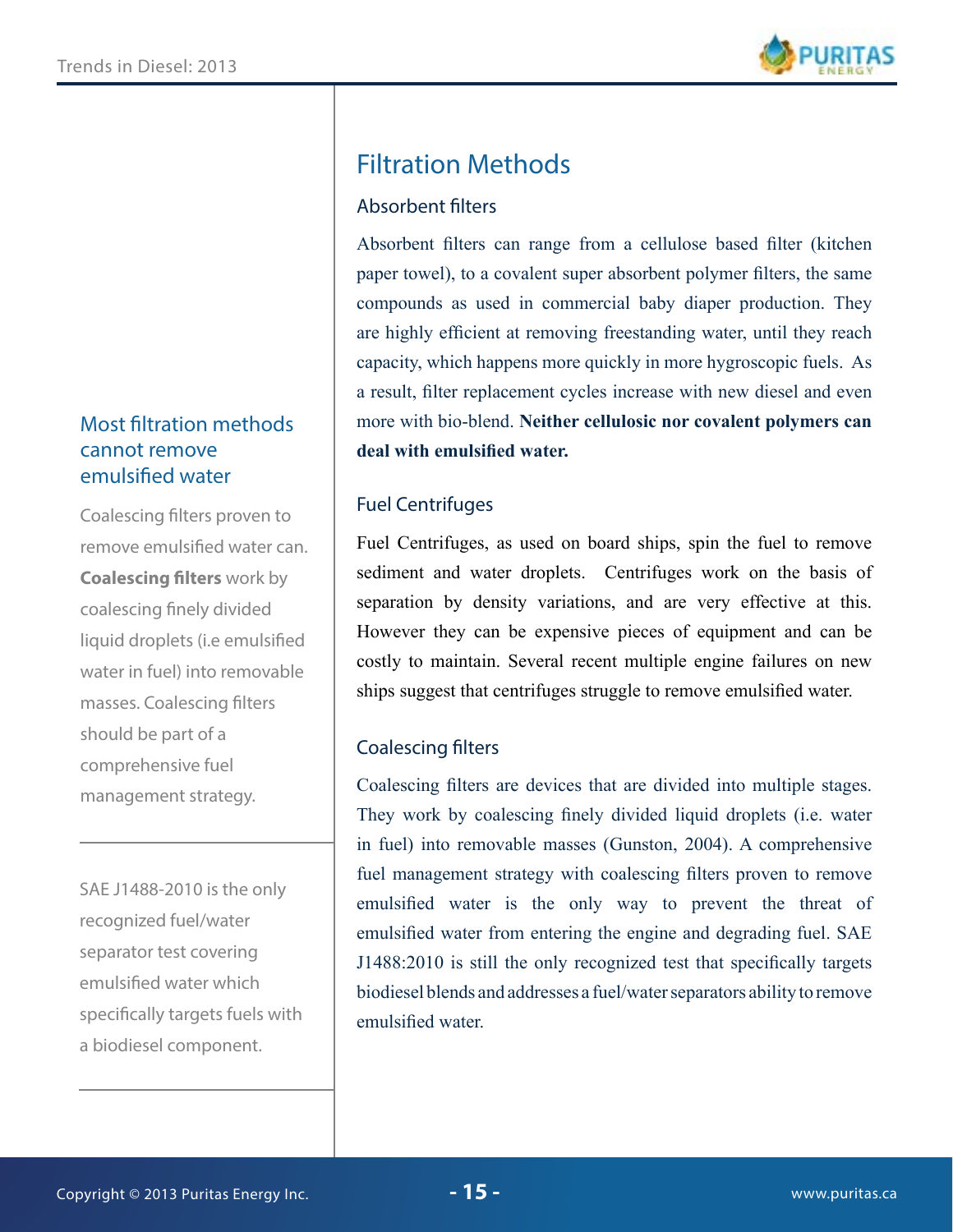

#### Onsite fuel testing with Puritas Energy

Making sure your fuel is free of water and microbial activity is simple with Puritas fuel test kits. Designed for regular, in-house use, these indicator kits provide rapid assurance that the fuel you have on site is clean, dry and 'emergency ready'.

#### Stage one

Biodiesel Indicator Test

This field test will detect biodiesel in diesel fuel. Detects between 1 - 20% biodiesel. Results in 5 minutes

#### Stage two

Visibility and Water Indicator Test

For the detection of emulsified and freestanding water and particulates in diesel and bio-diesel blends. Results in 5 minutes.

# **Fuel Management Strategy**

It should now be clear that in order to minimize downtime and to reduce operational and reputational risk associated with critical power failures that diesel stocks must be pro-actively managed. It is no longer acceptable to assume that diesel left in tanks for years, months or even weeks is suitable for use in critical power applications.

The following are recommendations by Puritas Energy as adapted from biodiesel management recommendations from the Uptime Institute (2010):

- Evaluate the impact of likely site temperature and humidity ranges on stored fuel
- Evaluate the tank, piping and generator set up to highlight areas of weakness
- Be aware of regional biodiesel blending mandates and associated benefits and risks
- Evaluate the fuel supply chain, understand what is being delivered and in what form
- Integrate and use desiccant breathers on all tank vents or at a minimum the main storage tanks
- Establish a comprehensive fuel management protocol including, but not limited to:
	- Regular on-site and off-site fuel testing to monitor levels of water, biodiesel, biological growth and other contaminates on a site-by-site basis
	- Include a fuel polishing system in the fuel system design which is able to strip freestanding water AND emulsified water
	- Work with the company providing a fuel polishing-system to ensure a site-suitable fuel polishing schedule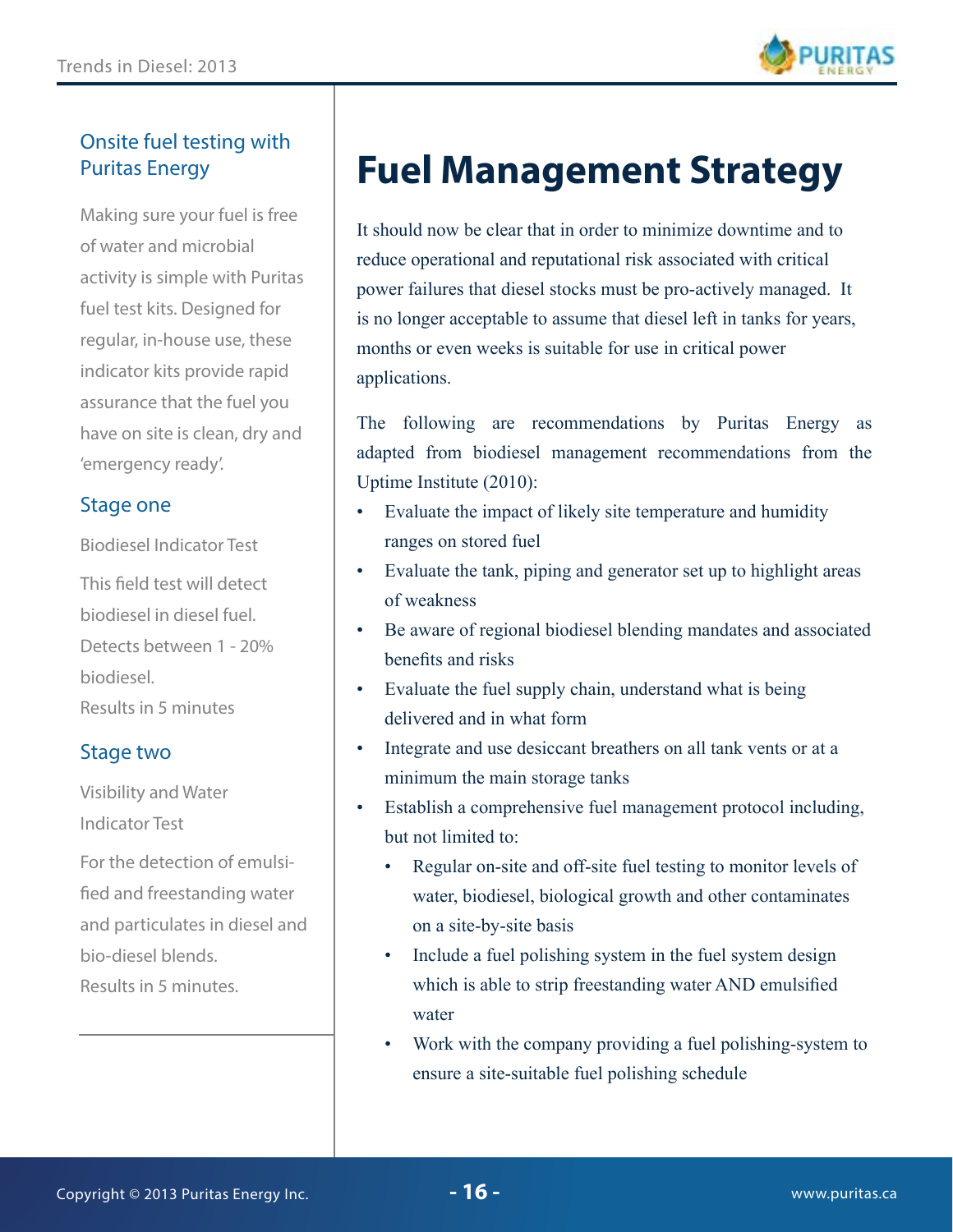

#### Onsite fuel testing with Puritas

#### Stage three

Microbial Contamination Test The kit contains flexible plastic dip-strips, complete and ready to use.

The Bacteria test strip is for aerobic bacteria.

The Yeast and Mold test strip is for fungal growth. Our test is able to detect a broad range of these microbes which are implicated in contamination of the industrial environment. Results in 24-48 hours.

#### SAE J1488:2010 protocol

Determines the ability of a fuel/water separator to separate emulsified or finely dispersed water from fuel

- When choosing a fuel polishing system, ensure a coalescing filter which has been proven to remove emulsified water is used. Follow up on suppliers claims, insist on receiving valid filter certification proof of testing results to a recognized standard (i.e. SAE J1488: 2010).
- Aim to run the fuel through the polishing system three times weekly; this can be done with ease using sophisticated fuel polishing systems
- Work with your system supplier to develop a waste water strategy in line with local legislation. Effective waste water management reduces production of hazardous material and reduces the risk of environmental incident.

### Fuel Testing

Fuel Testing should be a regular pattern within a fuel management strategy. This allows you to understand where you are and where you need to be to maximize operational readiness and to minimize risk. Fuel should be regularly sampled and sent away for standardized laboratory fuel testing. This will ensure that cetane numbers, viscosity and other minimum standards are maintained, records should be kept of all fuel tests. Besides this, a monthly sample should be taken and subjected to an onsite test. Rapid, affordable on-site testing allows you to keep a ready eye on immediate areas of concern such as biodiesel levels, water and microbial contaminant presence. As it stands, emulsified water, which leads to microbial contamination (the main culprit in critical system failure resulting from stored use of biodiesel/ULSD blend) have not to date been covered by ASTM/ISO standard fuel testing.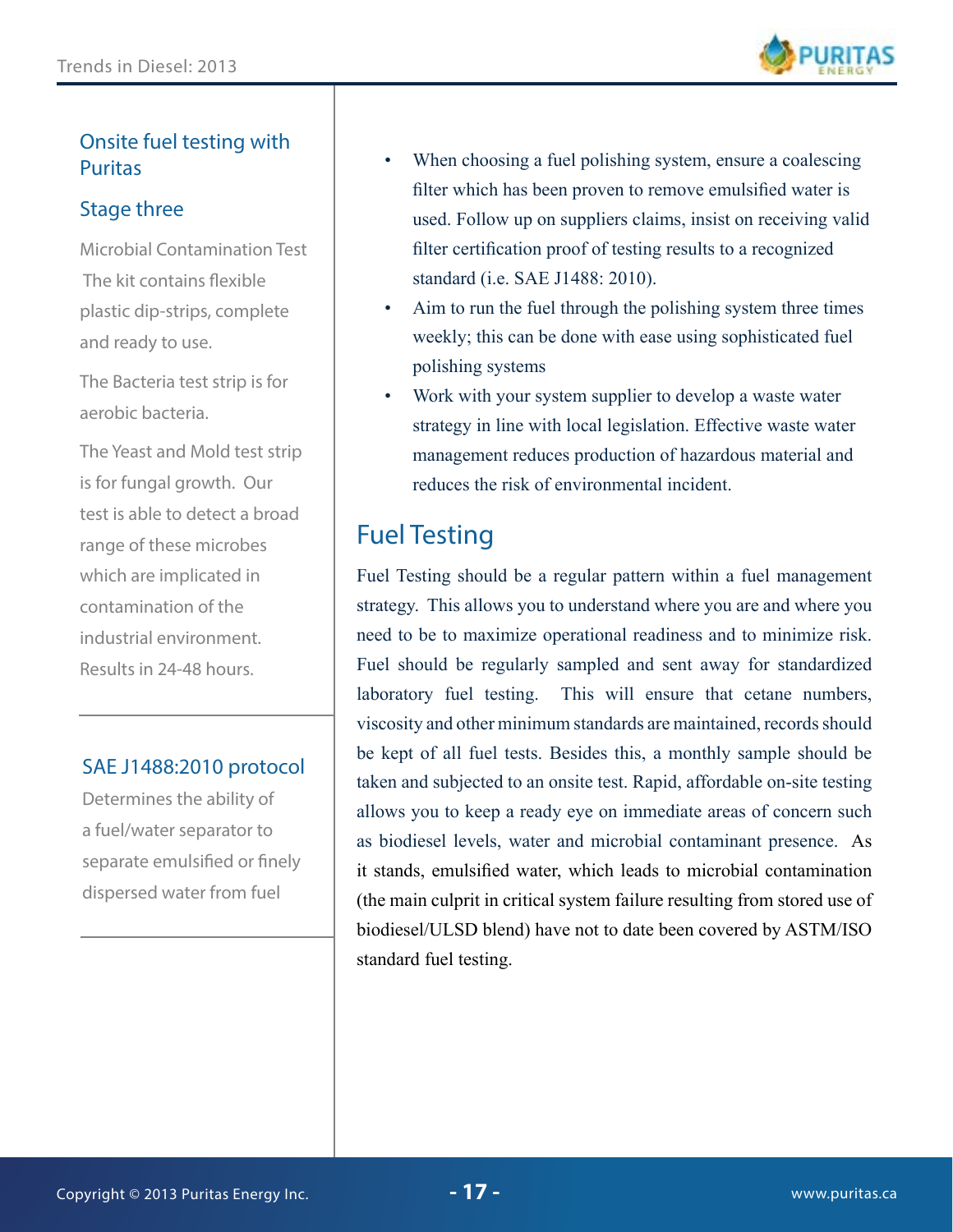

#### Puritas DieselPure<sup>™</sup> fuel polishing systems

Fuel is circulated on a predetermined schedule and flow rate ensuring that sediment in the fuel is kept moving thereby cleaning the tank and maintaining it in a clean state.

Fuel passes through the DieselPure™ filter, removing all the particulates and sediment to <0.2 Microns and extracting both freestanding AND emulsified water.

Dry fuel slows down the microbes' ability to thrive and reproduce, reducing sediment and acid build-up, ensuring clean running and longer tank life

- 'Emergency ready' fuel
- Extended tank life
- Reduced generator and engine maintenance is reduced
- Guaranteed power when you need it most.

## Offline Fuel Management: The Puritas Energy Approach

The mainstay of emergency ready fuel is the offline fuel management system. These systems are installed at or near the storage tank, or at the manifold in a multi-tank setup. Fuel is cycled through the polishing system on a regular basis. The ideal response to the issues outlined in this paper is to turn the whole fuel stock over three times per week. The Puritas fuel polishing system featuring DieselPure™ filters is sized according to the overall tank capacity. It cycles fuel at an appropriate rate to filter fuel to SAE J1488: 2010 standard, and maintains the tank in a clean condition (DieselPure<sup>TM</sup>, 2013). SAE J1488-2010 determines the ability of a fuel/water separator to separate emulsified or finely dispersed water from fuel (SAE, 2013).

In cases where the system is being retro-fitted to an existing dirty tank, the active cycling of fuel will clean the tank in the first cycles, restoring both the fuel and the tank to clean working order. The high frequency cycling ensures the tank and fuel both remain clean, water and contaminant free and that fuel is engine-ready when needed. This approach minimizes sediment concentration, ensures acid buildup is mitigated and keeps the fuel in optimum condition; protecting the tank, the engine and your comitment to provide critical power.

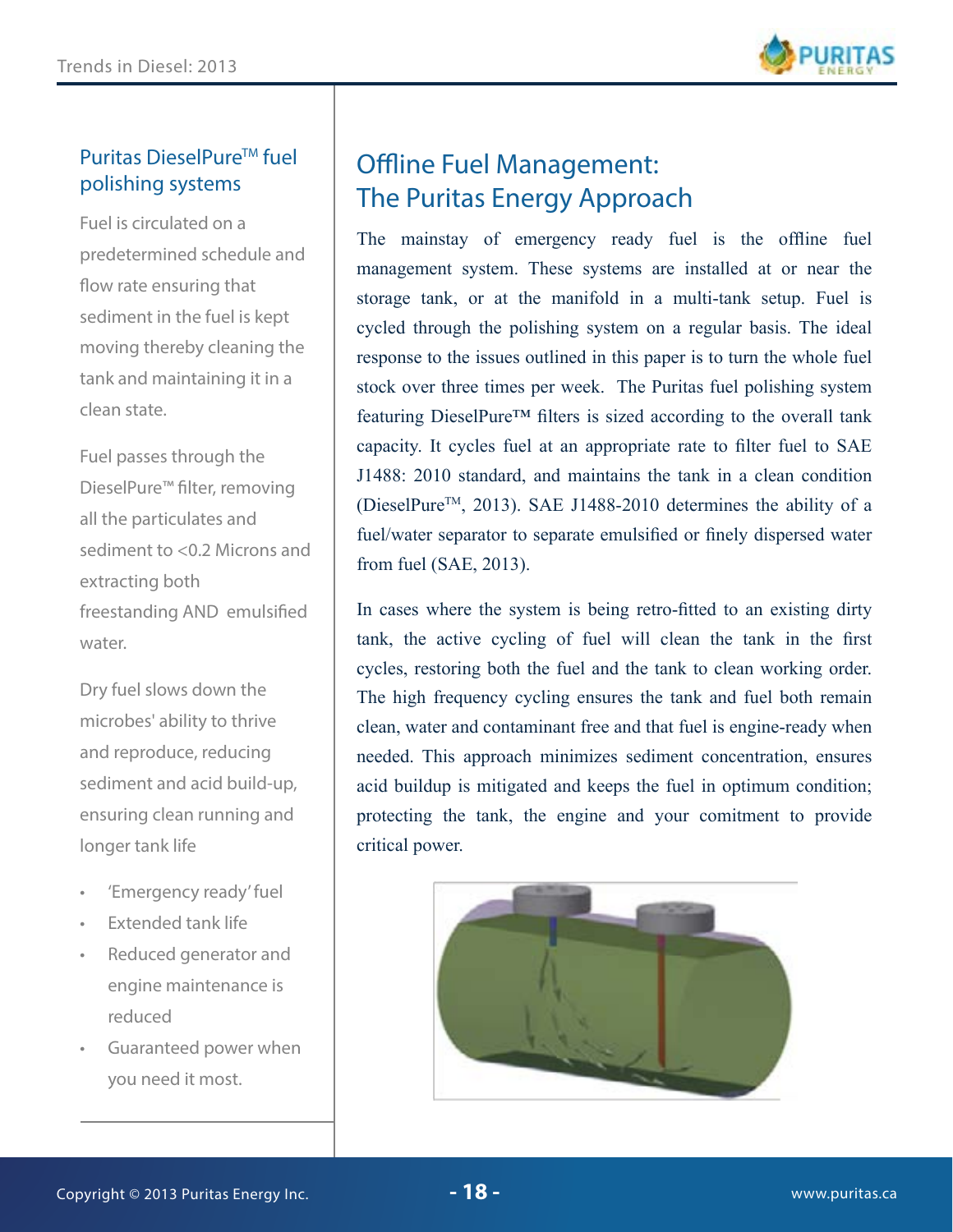

Case Study: US Transit Authority



- **1** Raw, contaminated, diesel
- **2** Second Stage: *Standard Particulate Filter* 
	- > 2 Micron particulates removed
- **3** Third Stage: *1st pass with DieselPureTM Filtration*
	- > 0.4 Micron particulates removed 50% of freestanding and emulsified water removed

**4** Fourth Stage: *2nd pass with DieselPureTM Filtration* 100% of freestanding and emulsified water

removed

# DieselPure<sup>™</sup> coalescing filters

The unfortunate truth is that the fuel-water bond in today's fuel is so strong, that absorbent and centrifuge style filters cannot remove emulsified water. The first generation absorbent-style filters were effective up to 2007, but with the switch to ULSD, new technology to address emulsified water was required.

Extensive research by DieselPure<sup>TM</sup> saw the production of the DieselPure<sup>TM</sup> coalescing filter: the first filter certified by the Society of Automotive Engineers under SAE J1488: 2010 protocol to be 100% effective to remove emulsified water in ULSD and 96.3% effective with ULSD blended with up to 20 percent biodiesel (B20) (DieselPure<sup>TM</sup>, 2013). DieselPure<sup>TM</sup> is also ASTM D4807-05(2010) certified, the Standard Test Method for Sediment in Crude Oil by Membrane Filtration (ASTM, 2013).

DieselPure<sup>TM</sup> coalescing filters have over ten times the amount of filter media (media refers to the type of materials and layers used in a filter to trap water and particulate matter) compared to equivalent absorbent-style diesel fuel filters. This gives the filter the ability to hold heavy concentrations of contaminants and particulate. Review the US Transit Authority case study to the left to see the the effectiveness coalescing filters can have on incredibly contaminated fuel.

The filter media is nano-fibrous, allowing sub micron level particulate removal, while still allowing positive flow rates to coalesce water. Fuel passing through our filter removes particulates and sediments to <0.2 Microns. Due to the large size of the filter, excessive volumes of contaminants trapped in the media do not affect the filter's operating pressure or performance.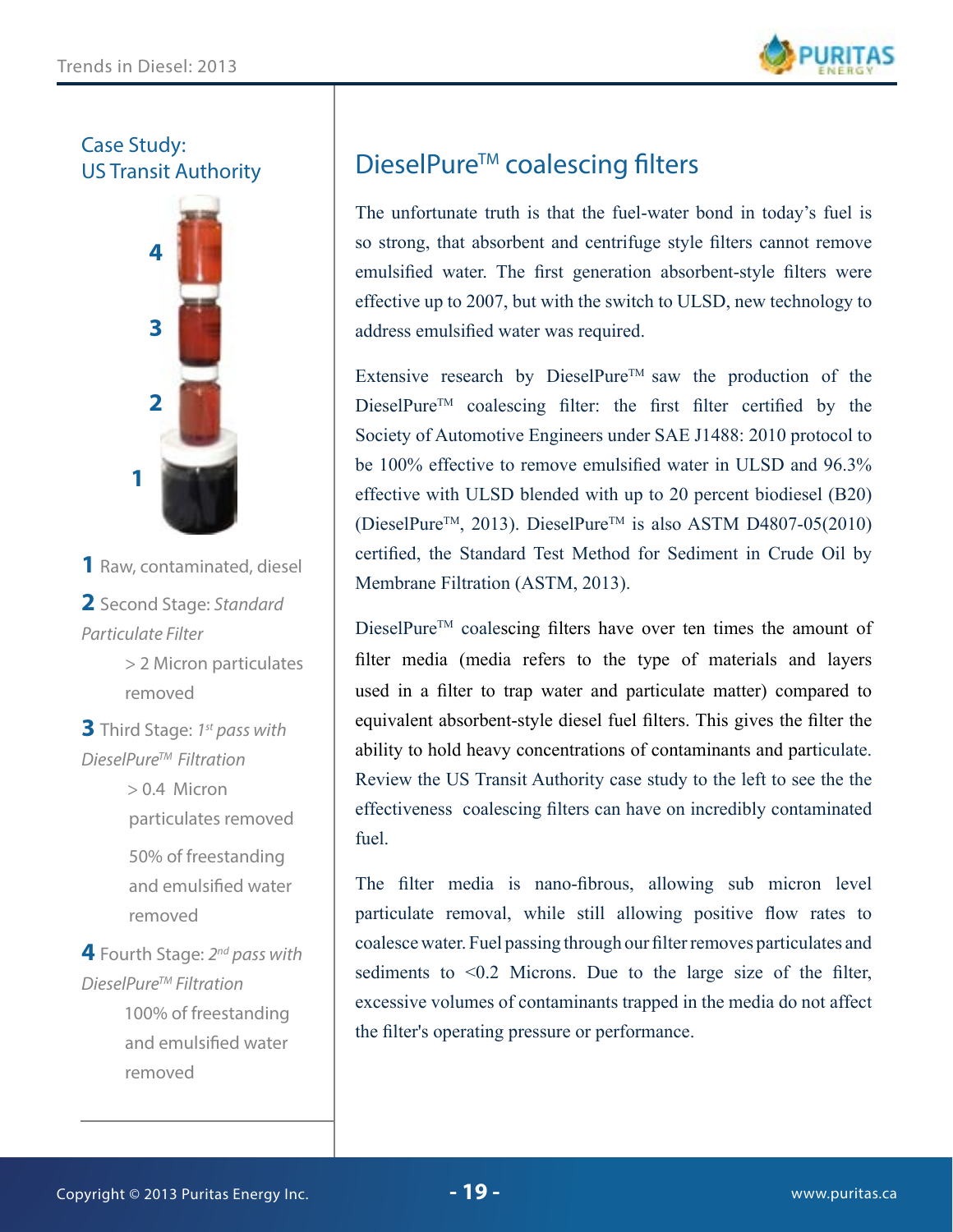

# **Conclusion**

Diesel fuel in use today in Canada, the European Union and certain regions in the United States, absorbs more water, holds onto it more effectively and degrades it significantly faster than it used to. Modern engines are intolerant to water and particulate matter. Improperly managed fuel can have devastating effects for organizations reliant upon critical power.

Risks include the costs of downtime, failure to provide critical services and harm to your reputation. The introduction of ULSD and biodiesel blends has ended the era where fuel could be left to sit unused for months at a time.

A proactive fuel management approach must be taken. Awareness of the critical points of failure in a power application and the status of your fuel is central to a proactive fuel management strategy. As the composition and quality of fuel fluctuates, onsite and off-site fuel testing is recommended.

Implementing a comprehensive fuel polishing system using filters which have been proven to protect against emulsified fuel is necessary to protecting investments and reputations. Offline fuel management such as Puritas DieselPure™ fuel polishing systems cycle fuel through an SAEJ1488:2010 filter and maintains your tank, whilst protecting your engine and your reputation.

Fuel passing through the DieselPure™ filter removes particulates and sediments to <0.2 Microns. DieselPure™:

- Minimizes sediment concentration
- Removes all forms of water
- Ensures acid buildup is mitigated
- Restores contaminated tanks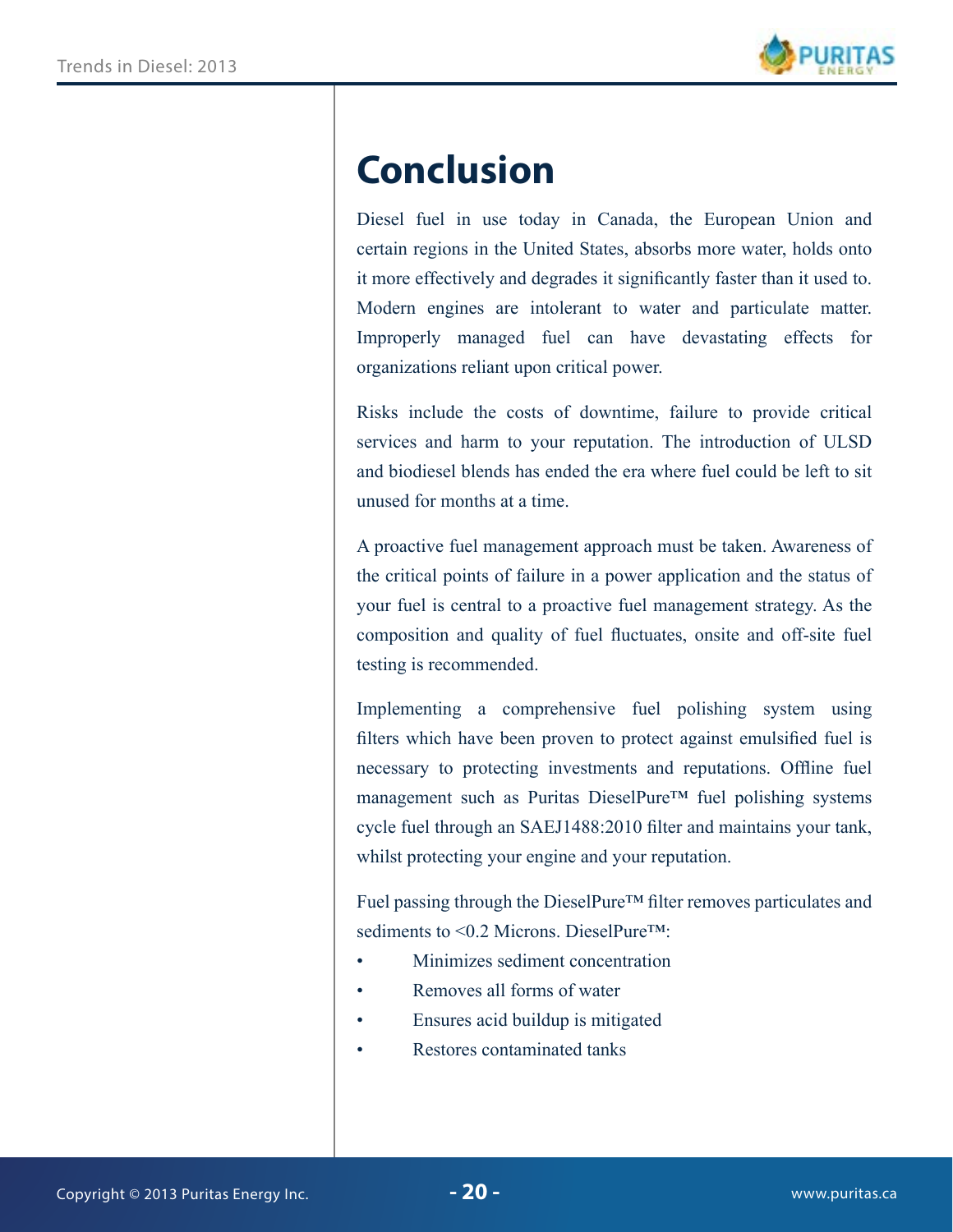

*"An on-site fuel polishing system will increase the shelf life of petroleum diesel fuels and could do the same for biodiesel fuels- if the polishing system could successfully remove [emulsified] water"*  (Uptime Institute, 2010).

The high frequency cycling ensures the tank and fuel both remain clean, water and contaminant free and ready when needed. Puritas fuel polishing approach using DieselPure™ is a modern response to new challenges in the industry, and remains unsurpassed in the industry of diesel fuel management.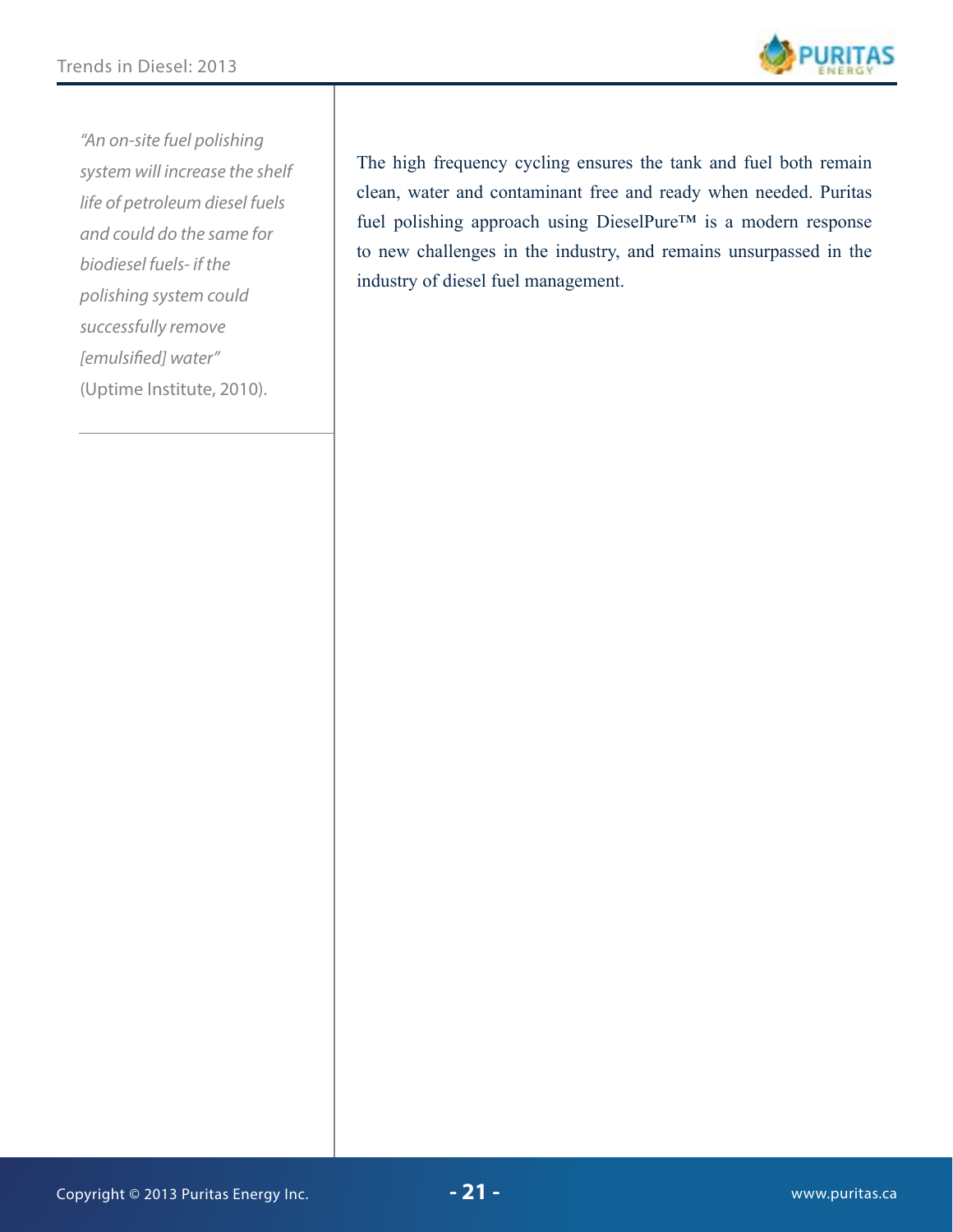

# **References**

| ASTM. (2010). Standards and Engineering Digital Library. Retrieved from |
|-------------------------------------------------------------------------|
| http://enterprise.astm.org.ezproxy.library.dal.ca/SUBSCRIPTION/search/  |
| sedl-search.html?query=D4807-10&resStart=0&resLength=10&dltype=a        |
|                                                                         |

- Battelle Memorial Institute. (2012). *Corrosion in systems storing and dispensing Ultra Low Sulfur Diesel (ULSD), hypothesis investigation*. Retrieved from Clean Diesel Fuel Alliance: http://www.clean-diesel.org/pdf/ULSD StoringSystemCorrosion.pdf
- Bento, F., Bucker, F., Camargo, F., Jacques, R., Roesh, L., Santestevan, N., Perabla, M. (2010). Impact of biodiesel on biodeterioration of stored Brazilian diesel oil. *International Biodeterioration & Biodegradation, 65*  (1) 172-178. doi:10.1016/j.ibiod.2010.09.008
- Bento, F., Cazarolli, J., Cavalcanti, E., Ferrao, M., Gerbase, A., Piatnicki, C., Teixeira, R., Viscardi, S., Zimmer, A. (2013). Monitoring the efficacy of antimicrobial products during 60 days storage simulation of diesel (B0), biodiesel (B100) and blends (B7 and B10). *Fuel*, 112, 153-162. doi: 10.1016/j.fuel.2013.04.062.
- Bessee, B. (2008). Effects of Various Corrosion Inhibitors/Lubricity (CI/LI) on Fuel Filtration Performance (No. TFLRF-394). Retreived from Southwest Research Institute: http://www.dtic.mil.ezproxy.library.dal.ca/ cgi-bin/GetTRDoc?Location=U2&doc=GetTRDoc.df&AD=ADA484359
- Bessee, G., Hughes, V., Hutzler, S., Vail, N. (2006). Fundamental Mechanisms of Fuel/Water Separation, 08-R9489. Retreived from Southwest Research Institute: http://www.swri.org/3pubs/IRD2006/Synopses/089489.htm
- Bessee, G., Dante, J. (2012). 2012 IR&D Annual Report. Retreived from Southwest Research Institute: http://www.swri.org/3pubs/IRD2012/syn opses/188203.htm
- DieselPure™. (2013). *DieselPure™.* Retrieved from http://www.cbifilters.com/ DieselPure/
- Federal Register. (2013). *Regulation of fuels and fuel additives: 2013 Biomassbased diesel renewable fuel volume.* Retrieved from https:// www.federalregister.gov/articles/2012/09/27/2012-23344/regulation-offuels-and-fuel-additives-2013-biomass-based-diesel-renewable-fuelvolume#t-5
- Gunston, B. (2001). *The Cambridge Aerospace Dictionary.* Cambridge: Cambridge University Press
- Gerpen, J., Knothe, G., Krahl, J. (2010). *Biodiesel Handbook (2nd Edition).* Retrieved from http://www.knovel.com.ezproxy.library.dal.ca/